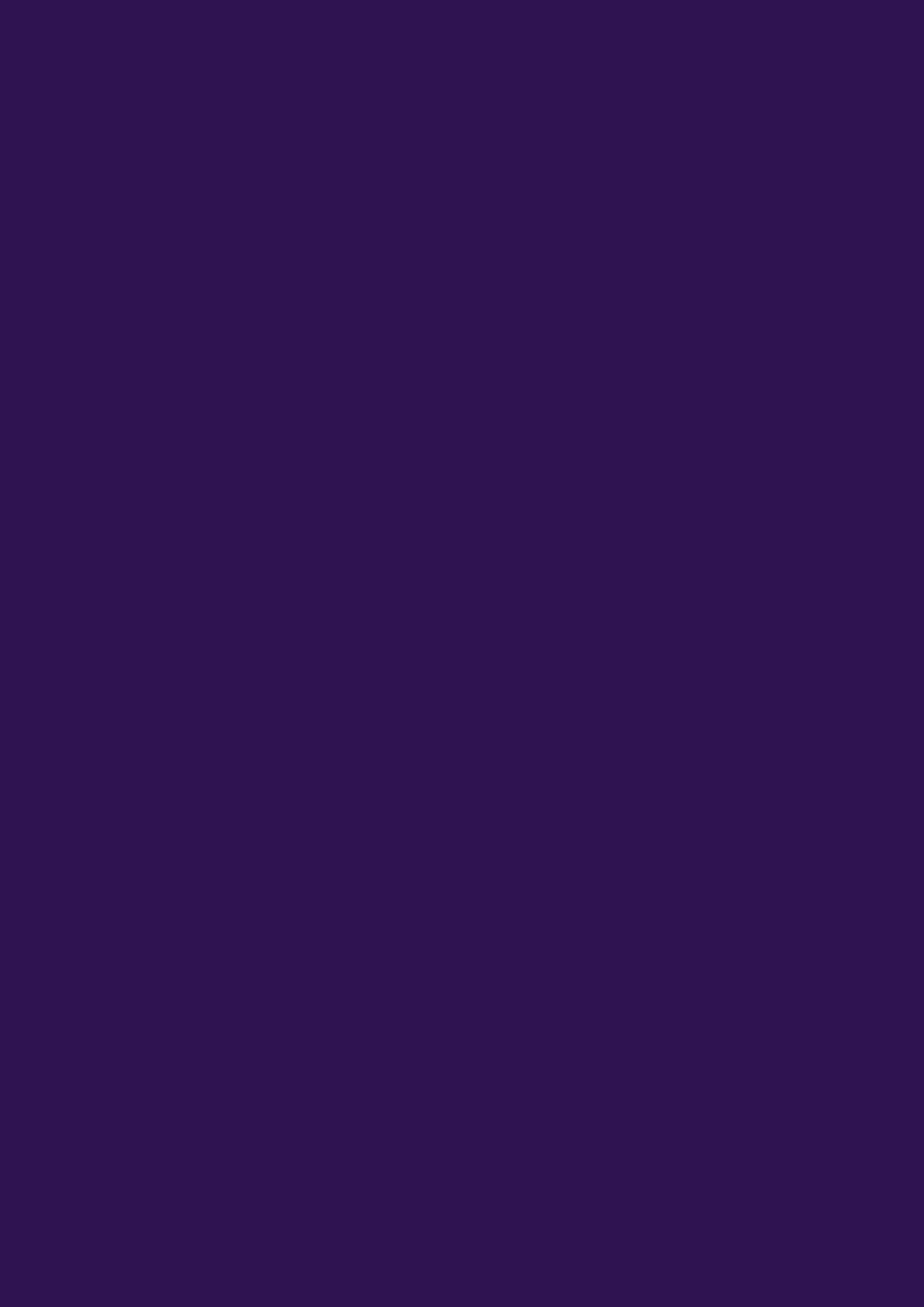## **Foreword**



Welcome to the National Competency Framework for Safeguarding Adults produced in association with Learn to Care. This new edition has been fully updated to include the implications of the Care Act 2014.

We are passionately committed to working within the Health and Social Care sector to promote the best possible professional practice and to help explore and find new ways of working within the field.

We strive to be as open as possible with our ideas and findings and we welcome any feedback on our publications or reports – we too want to strive to offer an excellent service.

You will find details of our other publications and research reports on our websites (www.ncpqsw.com and www.buclimb.com) plus details of our C.P.D courses which are endorsed by the College of Social Work. Please do take a moment to look at these sites, together with partners like yourself we want to make a real and profound difference to the lives of vulnerable citizens in our society.

If you would like to discuss any aspect of this publication with myself or a member of the team, or you would like to discuss an aspect of Health or Social Care provision with us, please do not hesitate to contact us.

Professor Keith Brown,

Director for The Centre for Post-Qualifying Social Work and Professional Practice and The Centre for Leadership, Impact and Management in Bournemouth.

#### **The National Centre for Post-Qualifying Social Work and Professional Practice**

Bournemouth University 4th Floor, Royal London House Christchurch Road Bournemouth Dorset BH1 3LT UK

+44(0)1202 964765 +44(0)1202 962025 pqsw@bournemouth.ac.uk www.ncpqsw.com @researchpqsw

**The Centre would like to acknowledge the work and contributions made to this framework by Hampshire Safeguarding Adults Board.** 

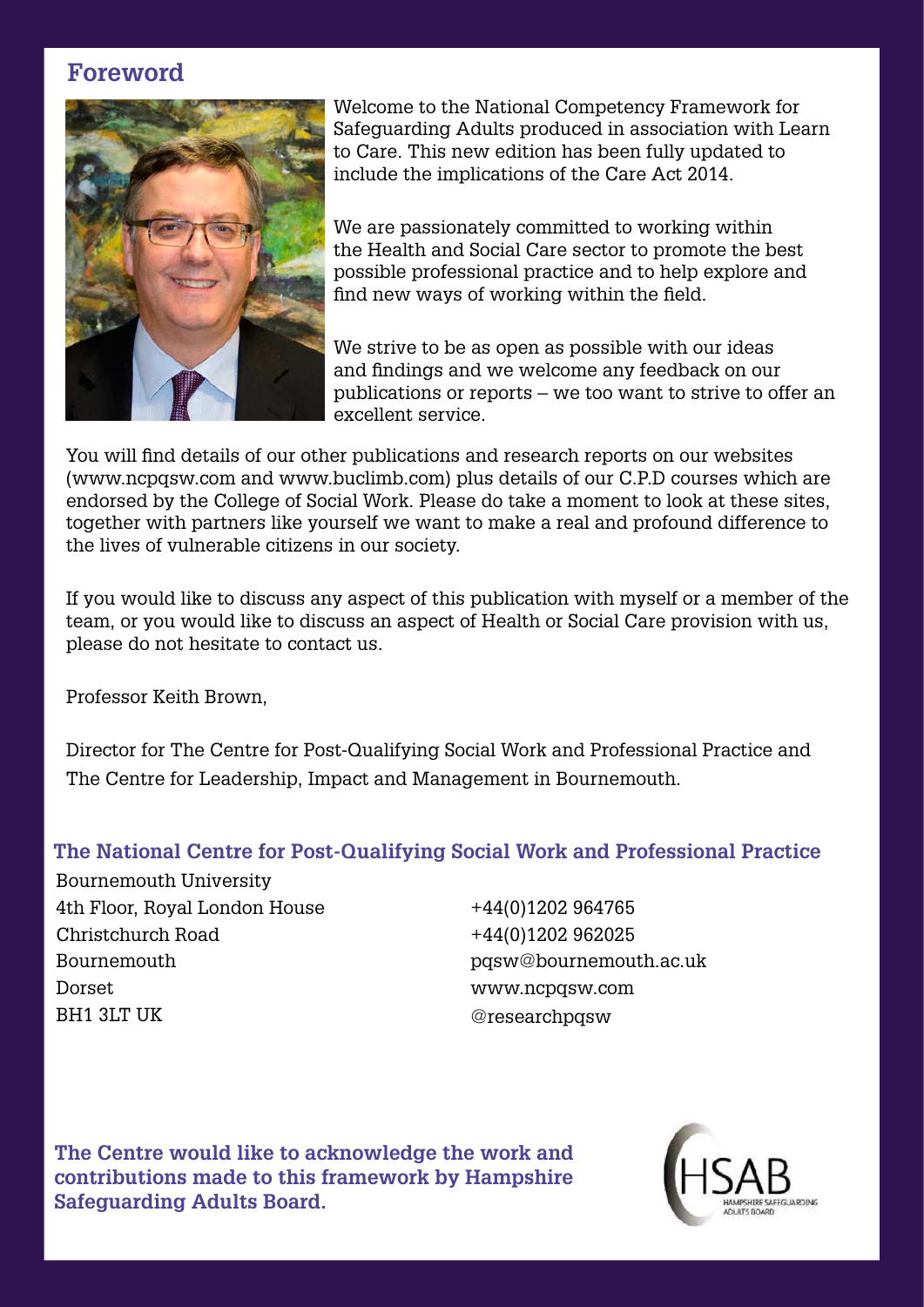#### **Introduction**

Living a life that is free from harm and abuse is a fundamental right of every person. When abuse or neglect does occur, it needs to be dealt with swiftly, effectively and in ways that are proportionate to the concerns raised. In addition, the person must be at the centre of any safeguarding response and must stay as much in control of decision making as possible. The right of the individual to be heard throughout the safeguarding process is a critical element in the drive to ensure more personalised support.

#### **What is safeguarding?**

At a practice level, adult safeguarding work covers a wide range of activities and actions taken by a large number of people. Adult Safeguarding is concerned with those people who due to their circumstances would be defined as people 'with needs of care and support' who are experiencing or who are at risk of abuse, neglect or exploitation.

### **Six Principles of Adult Safeguarding**

In May 2013, the Department of Health published the government's policy on Adult Safeguarding. This outlines six key principles for use by local safeguarding adult boards and member agencies for both developing and assessing the effectiveness of their local safeguarding arrangements. These describe, in broad terms, the outcomes for Adult Safeguarding, for both individuals and organisations. The following principles have also been incorporated into the Care Act 2014 statutory guidance and should inform safeguarding practice:

| <b>Six Principles of Adult Safeguarding</b> |                                                                                                                                                                           |                                                                                                                                                                                                                             |  |
|---------------------------------------------|---------------------------------------------------------------------------------------------------------------------------------------------------------------------------|-----------------------------------------------------------------------------------------------------------------------------------------------------------------------------------------------------------------------------|--|
| Principle                                   | Description                                                                                                                                                               | Outcome for adult at risk                                                                                                                                                                                                   |  |
| Empowerment                                 | Presumption of person-led<br>decisions and informed<br>consent.                                                                                                           | "I am asked what I want as the outcomes from<br>the safeguarding process and these directly<br>inform what happens."                                                                                                        |  |
| Prevention                                  | It is better to take action<br>before harm occurs.                                                                                                                        | "I receive clear and simple information about<br>what abuse is, how to recognise the signs and<br>what I can do to seek help."                                                                                              |  |
| Proportionality                             | Proportionate and least<br>intrusive response<br>appropriate to the risk<br>presented.                                                                                    | "I am sure that the professionals will work for<br>my best interests, as I see them and will only<br>get involved as much as needed."                                                                                       |  |
| Protection                                  | Support and representation<br>for those in greatest need.                                                                                                                 | "I get help and support to report abuse. I get<br>help to take part in the safeguarding process to<br>the extent to which I want and to which I am<br>able."                                                                |  |
| Partnership                                 | Local solutions through<br>services working with their<br>communities. Communities<br>have a part to play in<br>preventing, detecting and<br>reporting neglect and abuse. | "I know that staff treat any personal and<br>sensitive information in confidence, only sharing<br>what is helpful and necessary. I am confident<br>that professionals will work together to get the<br>best result for me." |  |
| Accountability                              | Accountability and<br>transparency in delivering<br>safeguarding.                                                                                                         | "I understand the role of everyone involved in<br>my life."                                                                                                                                                                 |  |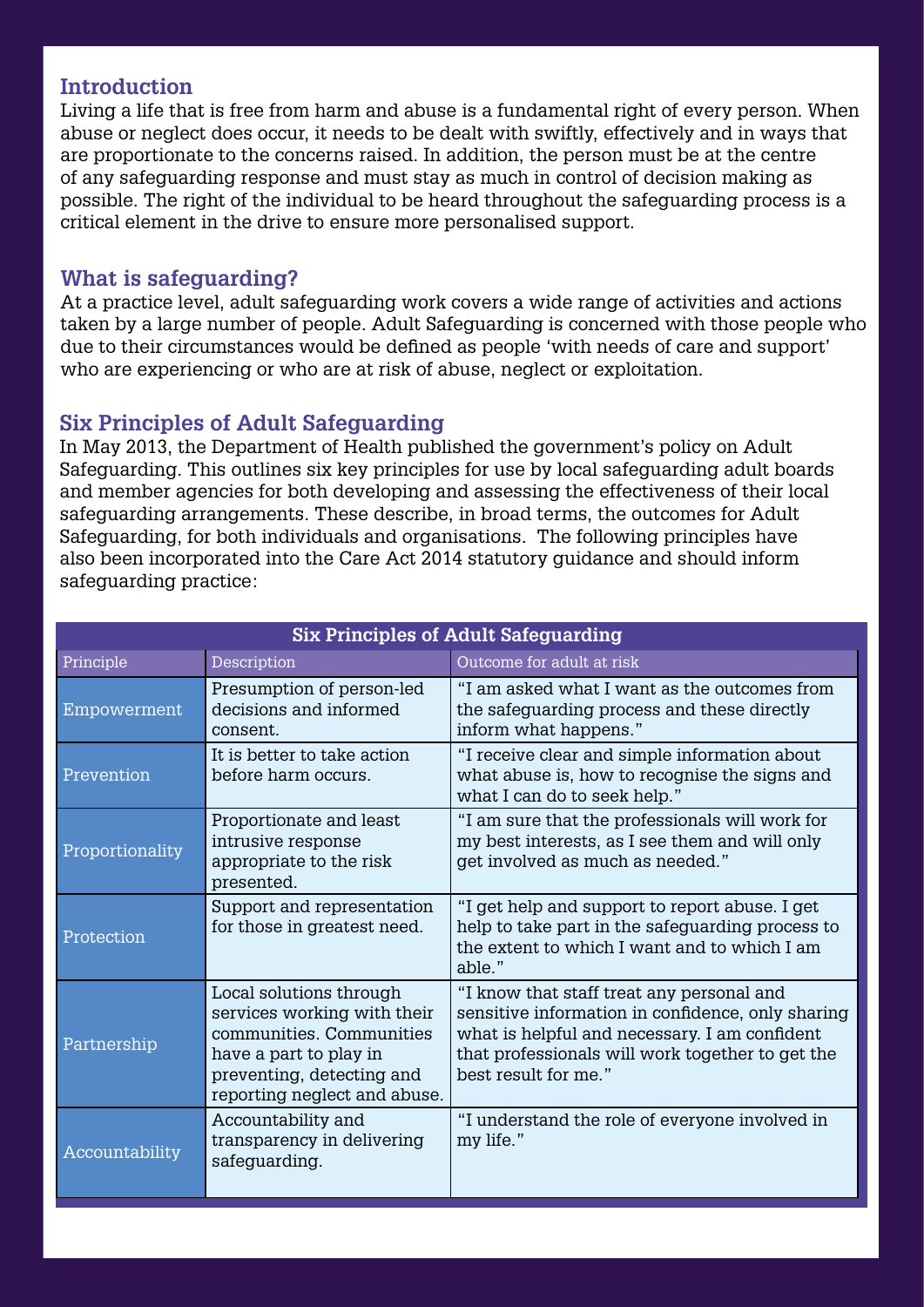#### **Essential Awareness**

**Including but not limited to:** Local communities; voluntary organisations and volunteers; Service Users; carers and relatives and children and young people. To raise awareness of abuse and neglect and to develop community engagement.

| <b>Essential Awareness - "Safeguarding is Everybody's Responsibility"</b> |                                                       |  |
|---------------------------------------------------------------------------|-------------------------------------------------------|--|
| Understanding of the term<br>'Safeguarding Adults'                        | Safeguarding terms and definitions                    |  |
| Understanding the types of<br>abuse                                       | Types of abuse and the contexts in which it can occur |  |
| Knowledge of how to recognise<br>abuse/neglect                            | Signs and indicators of abuse/neglect                 |  |
| Knowledge of how to report<br>concerns                                    | How to report concerns and what will happen next      |  |
| Understanding of 'keep safe'                                              | 'Keeping safe'                                        |  |
| Confidence to report concerns                                             | Channels available to report other types of concerns  |  |

## **Purpose of the National Competency Framework for Safeguarding Adults**

The aim of this document is to outline the competencies within the workforce to allow staff and volunteers to ensure the safety and protection of adults at risk of or experiencing abuse and or neglect (adult at risk). It offers a clear framework of these competencies within varied roles where you may work with an adult at risk. The framework will aid staff supervisors and team leaders to use identifiable standards to measure the competencies of staff, record appropriate evidence and have a framework as to the achievable outcomes for the development of staff and volunteers. The Framework has been updated to meet the requirements of The Care Act (2014) in consultation with Hampshire Safeguarding Adults Board.

## **What is Competency?**

Each professional competency within this framework refers to a combination of skills, knowledge and experience expected of individual staff and this framework aims to ensure that these qualities inform Safeguarding practice in a way that is commensurate with an individuals' occupational role and responsibility. Competency involves being able to demonstrate the ability to be critically reflective and self-aware as you analyse, review and evaluate your skills, knowledge and professional practice, exploring alternative approaches and being open to change.

### **What are the timescales for completion?**

Timescales for completion should be agreed at a local level. It has been suggested that all newly appointed staff should be assessed as capable against their relevant competencies, by their line manager, within the first six months of entering their post. It might also be used with Newly Qualified Social Workers to support their development. For experienced practitioners, the assessment of competency might be undertaken over a longer period of time. Usage of the competency framework will need to meet workforce development and service delivery needs and therefore should be viewed as one part of a range of tools already developed by organisations. The framework should be used in conjunction with existing workforce development systems, for example training, CPD and supervisory arrangements.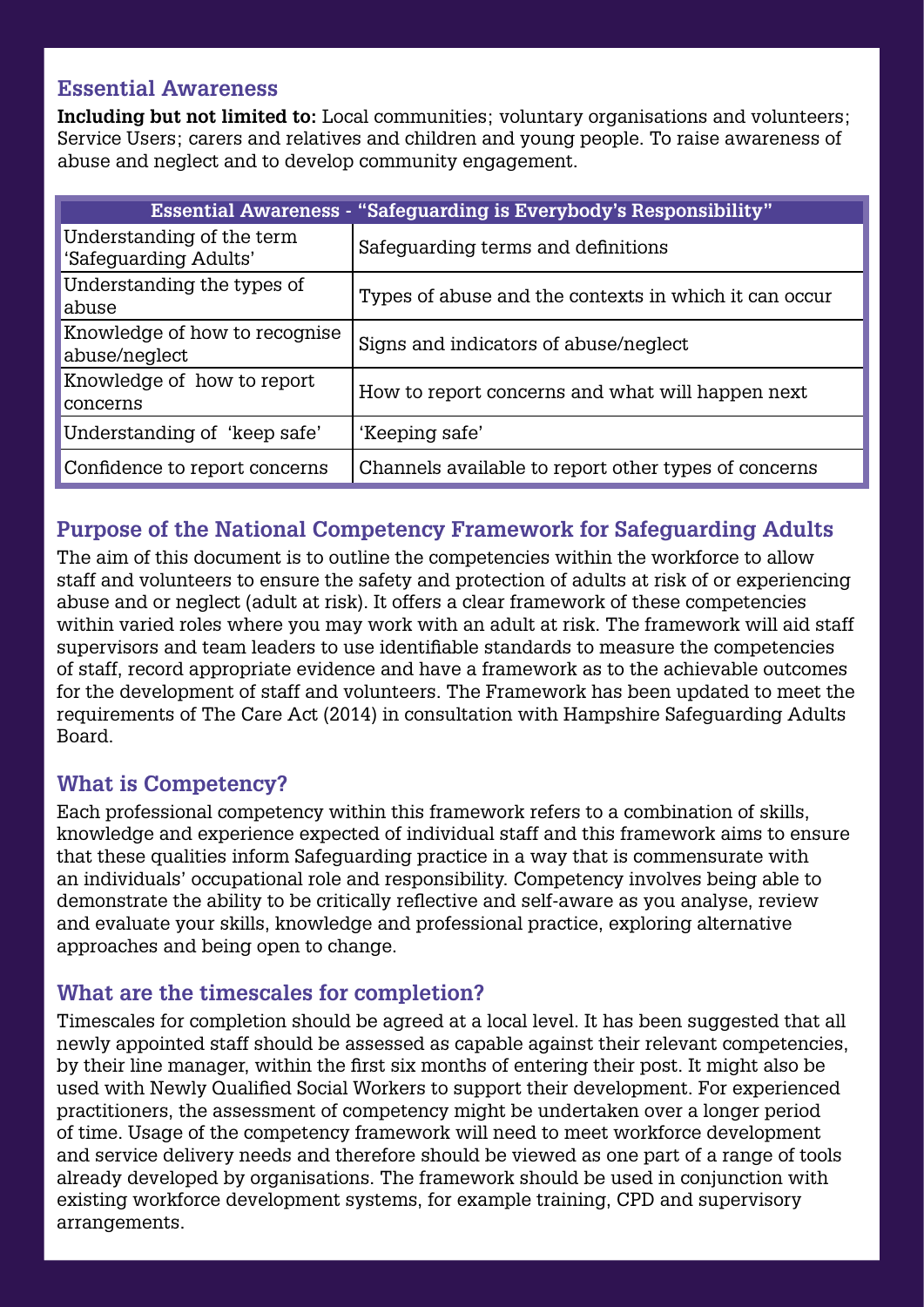### **Carrying out the assessment of competency**

The assessment of competencies should combine a mix of direct observation of practice, as well as a process of exploration, discussion and questioning in supervision and appraisal meetings to develop analytical and evaluative thinking developing professional judgment. Assessment should also reflect a knowledge and understanding of Local Authority Multi-Agency Policy and Procedures for Safeguarding Adults, Operational Instructions and

Safeguarding Practice

## **Who should complete the National Competency Framework for Safeguarding Adults?**

| paroguarumg 1 racareo<br>Standards.                                                                                                                                                                                                                                                                                   | Safeguarding Adults: Professional Competencies in working with people<br>and delivering safeguarding services                                                                                                                                                                                                                                                                                                                                                                                                                 |                                                                                                                                                                                                                                                                                                                                                                                            |  |
|-----------------------------------------------------------------------------------------------------------------------------------------------------------------------------------------------------------------------------------------------------------------------------------------------------------------------|-------------------------------------------------------------------------------------------------------------------------------------------------------------------------------------------------------------------------------------------------------------------------------------------------------------------------------------------------------------------------------------------------------------------------------------------------------------------------------------------------------------------------------|--------------------------------------------------------------------------------------------------------------------------------------------------------------------------------------------------------------------------------------------------------------------------------------------------------------------------------------------------------------------------------------------|--|
|                                                                                                                                                                                                                                                                                                                       |                                                                                                                                                                                                                                                                                                                                                                                                                                                                                                                               | Including, but not limited to:                                                                                                                                                                                                                                                                                                                                                             |  |
| Who should complete<br>the National<br><b>Competency</b><br><b>Framework for</b><br><b>Safeguarding Adults?</b><br>All staff should be<br>assessed as capable<br>against the competencies                                                                                                                             | <b>Staff Group A</b><br>(Alerters/NHS Level 1*)<br>Members of this group have a<br>responsibility to contribute to<br>Safeguarding Adults, but do not have<br>specific organisational responsibility or<br>statutory authority to intervene.                                                                                                                                                                                                                                                                                  | • All support staff in health and<br>social care settings<br>• Day service staff<br>• Drivers, other transport staff<br>$\blacksquare$ HR staff<br>■ Clerical and admin staff<br>• Domestic and ancillary staff<br>■ Health and Safety Officers<br><b>Elected Members</b><br>■ Volunteer Befrienders<br>• Charity Trustees                                                                 |  |
| that are relevant to<br>their occupational role.<br>Whatever their role, all<br>staff should know when<br>and how to report any<br>concern about abuse of<br>an adult at risk of harm.<br>Therefore all staff need<br>to be capable in the<br>first six competencies<br>as described in the<br>framework. Beyond this | <b>Staff Group B</b><br><b>(Responders and Specialist</b><br><b>Practitioners/NHS Level 2 and Level 3*)</b><br>This group have considerable<br>professional and organisational<br>responsibility for Safeguarding Adults.<br>They have to be able to act on<br>concerns and contribute appropriately<br>to local and national policies, legislation<br>and procedures. This group needs to<br>work within an inter- or multi-agency<br>context.                                                                               | Social workers<br>Doctors and Nurses<br>■ Frontline managers<br>Integrated team managers<br>■ Head of Nursing<br><b>Example 1</b> Health and Social Care Provider<br><b>Service Managers (Safeguarding</b><br>champions)<br>Social Worker or Care Manager<br>who has received joint training,<br>with the Police, on adult<br>protection<br>• ABE Trained Investigating<br><b>Officers</b> |  |
| it will depend on their                                                                                                                                                                                                                                                                                               | Safeguarding Adults: Professional Competencies in Strategic Management                                                                                                                                                                                                                                                                                                                                                                                                                                                        |                                                                                                                                                                                                                                                                                                                                                                                            |  |
| occupational role and<br>level of responsibilities.<br>This is described in the<br>document but can be<br>summarised in the table<br>opposite. The framework<br>seeks to support a<br>proportionate response<br>to suspected abuse from<br>all those who work with<br>adults.                                         | and Leadership of Safeguarding Services<br><b>Staff Group C</b><br>(Decision Makers/NHS Level 4 and<br>Level $5^*$ )<br>This group is responsible for ensuring<br>the management and delivery of<br>Safeguarding Adult services is effective<br>and efficient. In addition they will have<br>oversight of the development of systems,<br>policies and procedures within their<br>organisation to facilitate good working<br>partnerships with allied<br>agencies to ensure consistency in<br>approach and quality of service. | Operational Managers<br>■ Heads of Assessment and Care<br>Managers<br>■ Service Managers<br>• Police<br>■ Probation<br><b>Prison Service</b>                                                                                                                                                                                                                                               |  |
| *The Staff Groups of the NHS<br>England inter-collegiate document<br>on safeguarding training levels<br>have been mapped against this<br>framework. Accessed 1st March<br>2016.                                                                                                                                       | <b>Staff Group D</b><br><b>(Governance and Board Roles/NHS</b><br>Level 5 and Board and CEO Levels*)<br>This group is responsible for ensuring<br>their organisation is, at all levels, fully<br>committed to Safeguarding Adults and<br>have in place appropriate systems and<br>resources to support this work in an<br>intra- and inter-agency context.                                                                                                                                                                    | ■ Heads of Support Services<br><b>Example 3 Heads of Directly Provided</b><br><b>Services</b><br>■ Heads of Assessment and Care<br><b>Management Services</b><br>Local Safeguarding Adult Boards                                                                                                                                                                                           |  |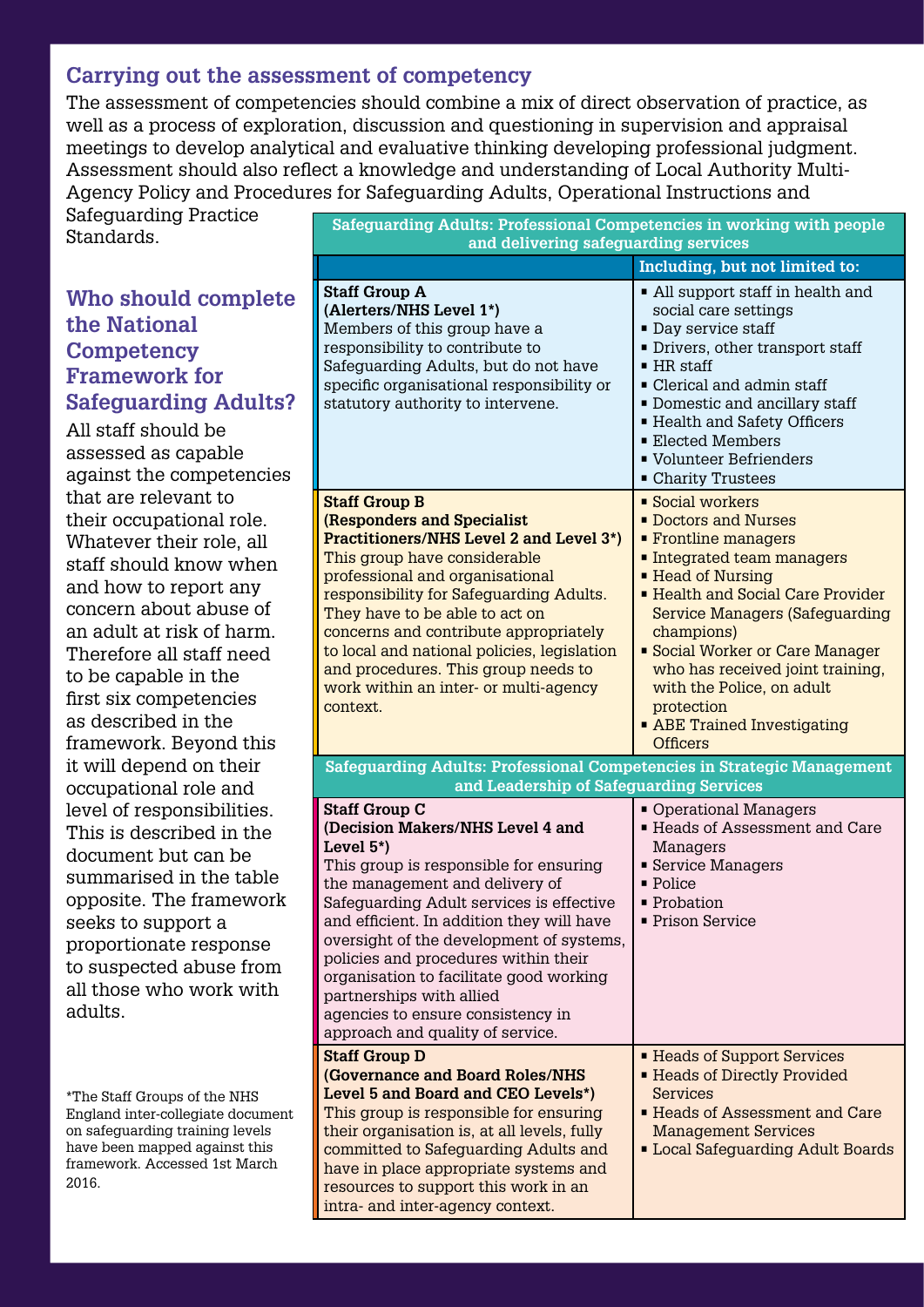### **What is Safeguarding Adults**

'Safeguarding means protecting an adult's right to live in safety, free from abuse and neglect. It is about people and organisations working together to prevent and stop both the risks and experience of abuse or neglect, while at the same time making sure that the adult's wellbeing is promoted including, where appropriate, having regard to their views, wishes, feelings and beliefs in deciding any action.

Organisations should always promote the adult's wellbeing in their safeguarding arrangements. People have complex lives and being safe is only one of the things that they want for themselves. Professionals should work with the adult to establish what being safe means to them and how it can be best achieved. Professionals and other staff should not be advocating "safety" measures that do not take account of individual wellbeing, as defined in Section 1 of the Care Act.' [Care and Support Statutory Guidance, p.230 DoH 2014].

Safeguarding duties apply to an adult who:

- Has needs for care and support (whether or not the local authority is meeting any of those needs) and;
- Is experiencing, or at risk of, abuse or neglect (throughout this document an 'adult at risk' will refer to the definition as in the Care Act 2014); and;
- As a result of those care and support needs is unable to protect themselves from either the risk of, or the experience of abuse or neglect. [Care and Support Statutory Guidance, Section.42 Enquiry, DoH, 2014]

#### **National Competency Framework Supervision, training, workforce development**

The assessment of competencies should be undertaken by an appropriate competent staff member such as a supervisor. This can combine a mix of direct observation of practice, discussion and questioning in supervision and appraisal meetings.

All staff and volunteers should be helped to develop safeguarding competencies. This can be done by participating in formal training and development opportunities. However, there are also many opportunities for staff to learn and develop within the workplace. For example, discussions in team meetings, shadowing with more experienced staff, and mentoring opportunities.

All training commissioned through Safeguarding Adult Boards can be mapped / evaluated / audited against the specific Safeguarding Adults competencies for specific roles.

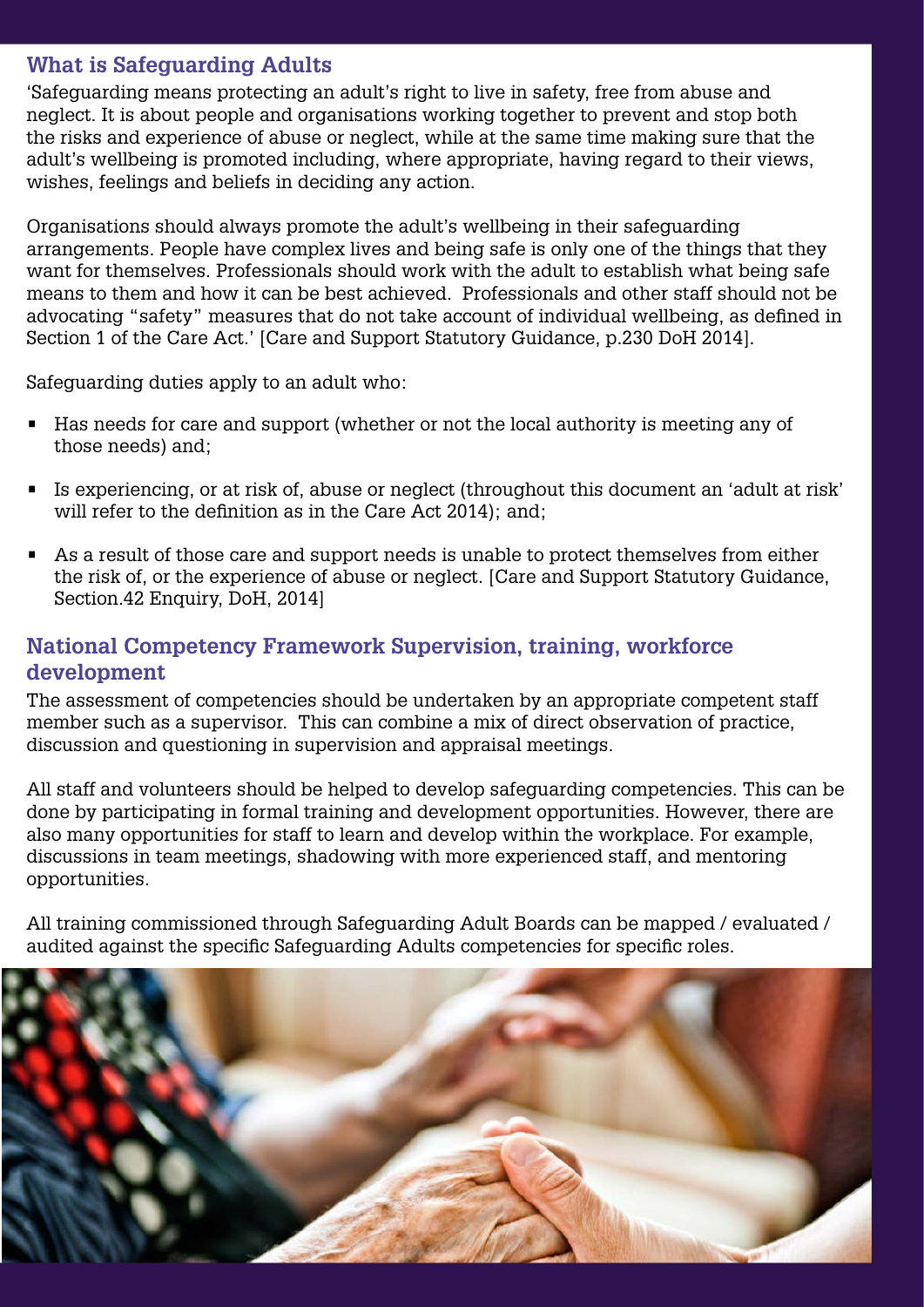### **Mental Capacity, Consent and Best Interests**

People must be assumed to have capacity to make their own decisions and be given all practicable help before they are considered not to be able to make their own decisions. Where an adult is found to lack capacity to make a decision then any action taken, or any decision made for, or on their behalf, must be made in their best interests. Professionals and other staff have a responsibility to ensure they understand and always work in line with the Mental Capacity Act 2005. In all safeguarding activity where a person's mental capacity may be questioned due regard must be given to the Mental Capacity Act 2005. In all cases where a person has been assessed to lack capacity to make a decision, a best interest's decision must be made unless there is an attorney or a court appointed deputy who can make the decision on the person's behalf. Even when a person is assessed as lacking capacity, they must still be encouraged to participate in the safeguarding process. For further information please see the Mental Capacity Act 2005 Workbook for Practitioners, part of the National Centre for Post-Qualifying Social Work and Professional Practice Safeguarding Adults at Risk Resources.

## **Making Safeguarding Personal**

Making Safeguarding Personal (MSP) is about responding to safeguarding situations in a way that enhances involvement, choice and control as well as improving quality of life, wellbeing and safety. It is about seeing people as experts in their own lives and working alongside them with the aim of enabling them to resolve their circumstances and support their recovery. MSP is also about collecting information about the extent to which this shift has a positive impact on people's lives. It is a shift from a process supported by conversations to a series of conversations supported by a process. Taking a more creative approach when responding to safeguarding situations may help to resolve situations more satisfactorily by helping the person achieve the outcomes they want. The Making Safeguarding Personal Toolkit (4th Edition, Local Government Association, 2015), is designed to provide a resource for practitioners to develop a portfolio of responses they can offer to people who have experienced harm and abuse so that they are empowered and their outcomes are improved.

### **Financial abuse and financial scams**

The Care Act (2014) specifically identifies the risks posed by 'financial abuse', which includes having money or other property stolen; being defrauded; being put under pressure in relation to money or other property; and having money or other property misused.

Financial abuse is the second most common form of abuse experienced by vulnerable adults, and in particular there is growing awareness that individuals are being increasingly targeted by mass marketing scams and other types of financial fraud (Social Care Institute for Excellence, 2011).

(Currently we are working with the Chartered Trading Standards Institute and National Trading Standards Scam Team to research and develop a greater understanding of the issues of financial abuse).

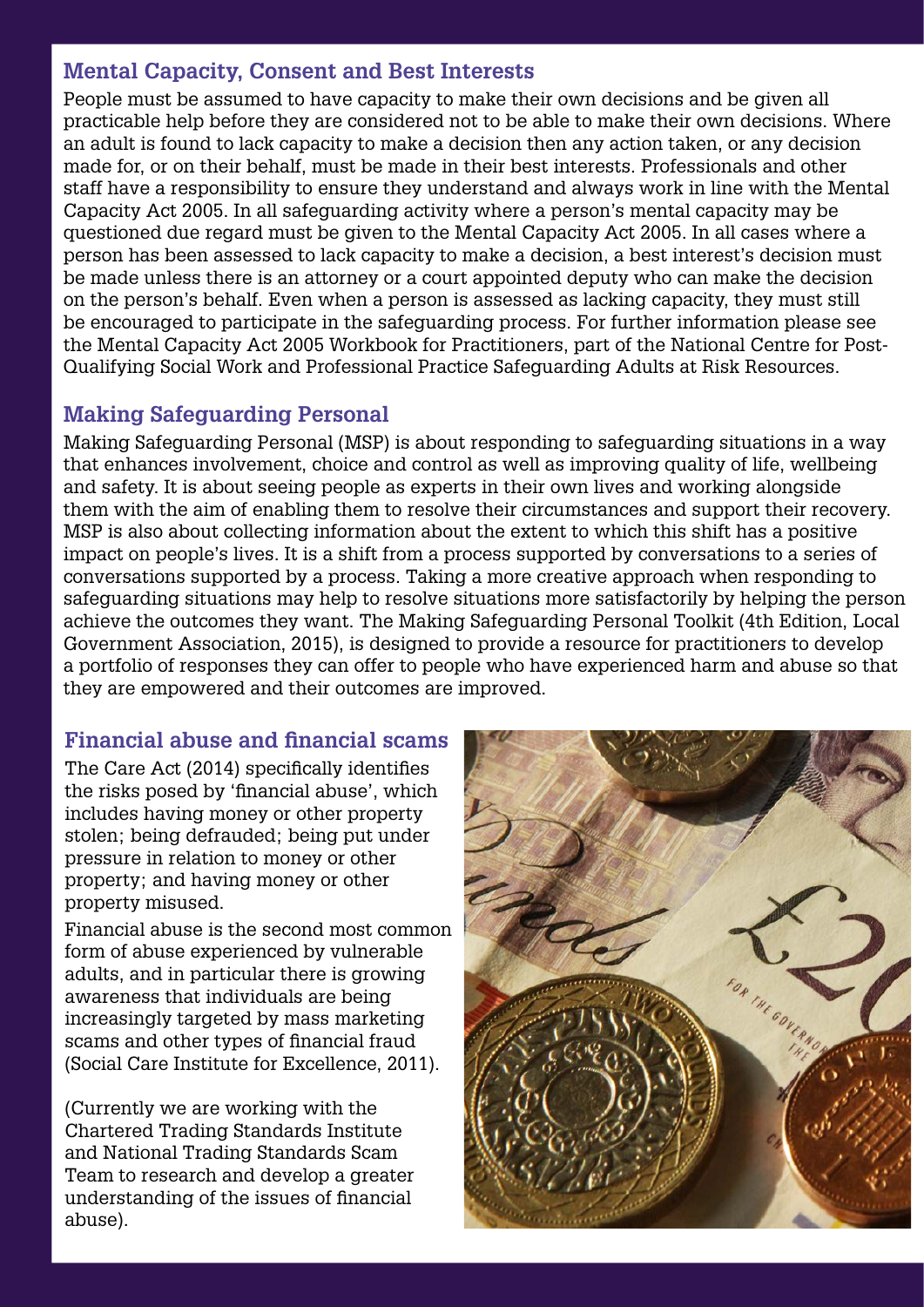## **Care Act 2014**

The Care Act 2014 creates a new legal framework for how local authorities and other parts of the system should work together to protect adults at risk of abuse or neglect. Chapter 14 of the Care Act 2014 introduces a new statutory framework for adult safeguarding which replaces the 'No Secrets' Guidance (2000, Department of Health). The Care Act 2014 requires the local authority to make enquiries, or to ask others to make enquiries, where they reasonably suspect that an adult in its area is at risk of neglect or abuse. The purpose of the enquiry is to establish with the individual and/or their representatives what (if any) action is needed in relation to the situation and to establish who should take such action. The statutory safeguarding duty (section 42 enquiry) applies when a person with care and support needs (whether or not ordinarily resident in the local authority area or whether the local authority is meeting any of those needs) is experiencing or is at risk of abuse or neglect, and as a result of those needs, is unable to protect him/herself.

The statutory guidance to the Care Act 2014 also outlines a number of fundamental principles that must now underpin social work practice including adult safeguarding as explained below:

The importance of;

- Promoting wellbeing when providing support or making a decision in relation to a person.
- Supporting people to achieve the outcomes that matter to them in their life by practitioners focusing on the needs and goals of the individual.
- Beginning with the assumption that the individual is best placed to make judgments about their own wellbeing.
- Taking into account any particular views, feelings or beliefs (including religious beliefs) which impact on the choices that a person may wish to make about their support. This is especially important where a person has expressed views in the past, but no longer has capacity to make decisions themselves.
- A preventive approach because wellbeing cannot be achieved through crisis management. By providing effective intervention at the right time, risk factors may be prevented from escalating.
- Ensuring the person is able to participate as fully as possible in decisions about them and being given the information and support necessary to consider options and make decisions rather than decisions being made from which the person is excluded.
- Considering the person in the context of their family and wider support networks, taking into account the impact of an individual's need on those who support them, and take steps to help others access information or support.
- Protecting the person from abuse and neglect and in carrying out any care and support functions professionals consider how to ensure that the person is and remains protected from abuse or neglect. This is not confined only to safeguarding issues, but should be a general principle applied in every case.

Ensuring that any restriction on the person's rights or freedom of action is kept to the minimum necessary. Where action has to be taken which restrict these, the course followed is the least restrictive necessary.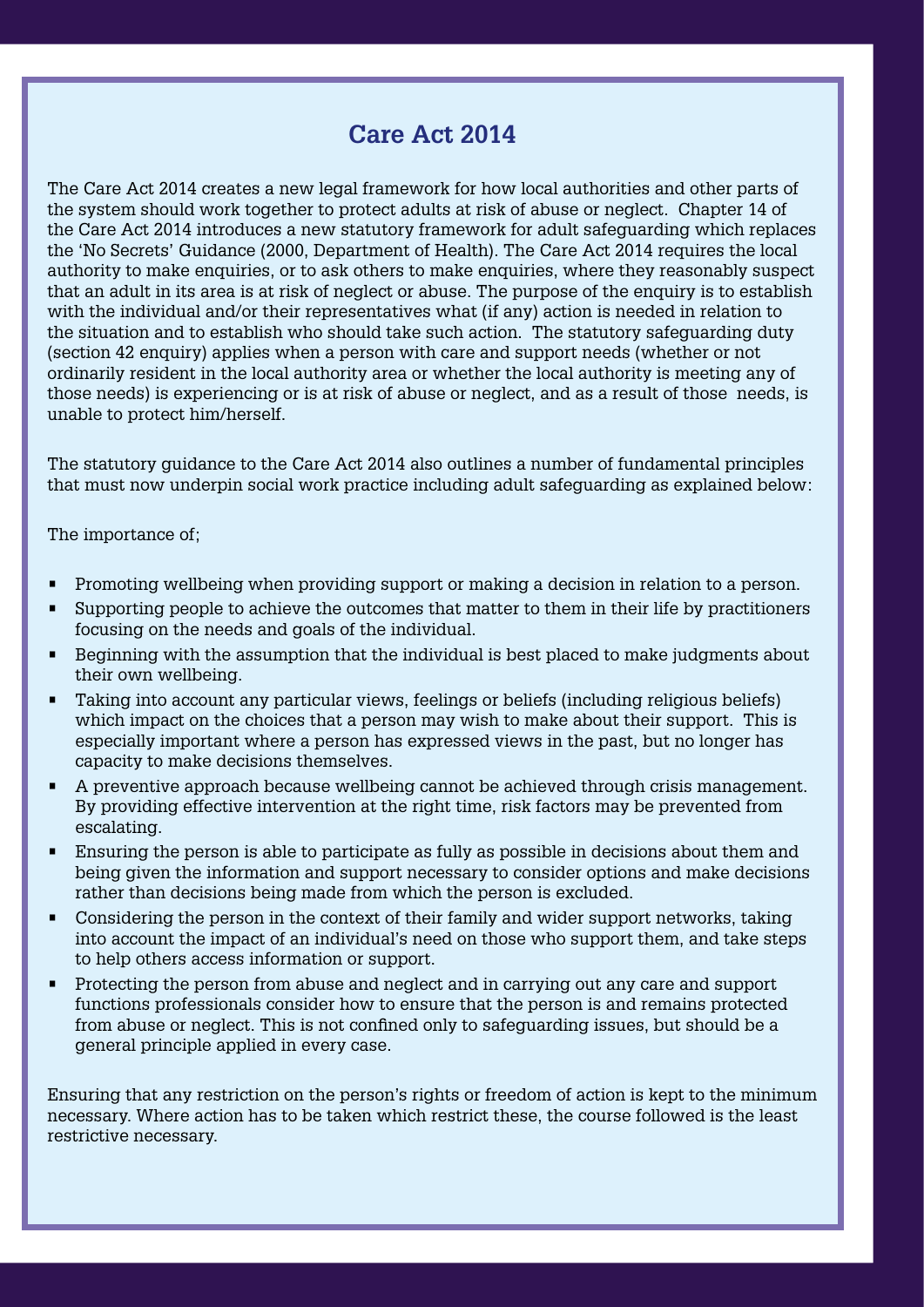## **Safeguarding Adults: Professional Competency in working with people and delivering safeguarding services**

#### Staff Group A: (Alerters/NHS Level 1)

**Function -** To identify abuse or neglect and to report concerns appropriately.

**Including but not limited to:** All staff that are employed (or volunteer) in health and social care settings, all frontline staff in Fire and Rescue, Police and Neighbourhood Teams and Housing, Clerical and Administration Staff (including within Police), Domestic and Ancillary Staff, Health and Safety Officers, staff working in Prisons and other Custodial Settings, other Support Staff, Elected Members and Governing Boards and Safeguarding Administrative Support Staff will be able to:

| <b>Staff Group A:</b>                                                                                                                                                                                                                                                                                                                                                                                                                                                                                                                                                                                                                                                                                                      |           |  |  |
|----------------------------------------------------------------------------------------------------------------------------------------------------------------------------------------------------------------------------------------------------------------------------------------------------------------------------------------------------------------------------------------------------------------------------------------------------------------------------------------------------------------------------------------------------------------------------------------------------------------------------------------------------------------------------------------------------------------------------|-----------|--|--|
| Provided evidence must be pertinent and proportionate to role                                                                                                                                                                                                                                                                                                                                                                                                                                                                                                                                                                                                                                                              | Completed |  |  |
| <b>Awareness</b>                                                                                                                                                                                                                                                                                                                                                                                                                                                                                                                                                                                                                                                                                                           |           |  |  |
| 1. Understand and demonstrate what Adult Safeguarding is.                                                                                                                                                                                                                                                                                                                                                                                                                                                                                                                                                                                                                                                                  |           |  |  |
| This includes:                                                                                                                                                                                                                                                                                                                                                                                                                                                                                                                                                                                                                                                                                                             |           |  |  |
| • The types of abuse and the contexts in which they can occur.<br>• Their role in identifying concerns regarding adult abuse and their individual<br>responsibility.<br><b>The role of the local authority: Duty to Protect.</b><br><b>The organisation's policy and procedures.</b><br>Knowledge of legislation and policy including, but not limited to:<br>- Human Rights Act 1998 Dignity in Care<br>- Mental Capacity Act 2005<br>- Deprivation of Liberty Safeguards 2009<br>- Care Act $2014$<br>- Making Safeguarding Personal<br>• Appropriate responses to reports.<br>• The importance of preserving evidence.<br>• The importance of recording.<br>Limits to confidentiality, consent and information sharing. |           |  |  |
| 2. Recognise adults in need of Safeguarding and take appropriate action.                                                                                                                                                                                                                                                                                                                                                                                                                                                                                                                                                                                                                                                   |           |  |  |
| This includes:                                                                                                                                                                                                                                                                                                                                                                                                                                                                                                                                                                                                                                                                                                             |           |  |  |
| • Understanding the meaning of 'adult at risk' as defined in relevant policy<br>guidance e.g. Care Act 2014 definition.<br>• Demonstrating an understanding of what constitutes 'abuse'.<br>• The different forms of abuse and how to identify indicators / signs of them.<br>• Understanding of the factors that might increase risk of abuse.<br>• Contacting emergency services if the individual is in immediate danger.                                                                                                                                                                                                                                                                                               |           |  |  |
| 3. Understand dignity and respect when working with individuals.                                                                                                                                                                                                                                                                                                                                                                                                                                                                                                                                                                                                                                                           |           |  |  |
| This includes:                                                                                                                                                                                                                                                                                                                                                                                                                                                                                                                                                                                                                                                                                                             |           |  |  |
| ■ The individual's rights to exercise freedom of choice.<br>• The individual's right to live in an abuse-free environment.<br>• Valuing individuality and be non-judgemental.<br>Awareness of how personal values and attitudes can influence the understanding<br>of situations.<br>Listening to individuals and allowing individuals time to communicate any<br>preferences and wishes.                                                                                                                                                                                                                                                                                                                                  |           |  |  |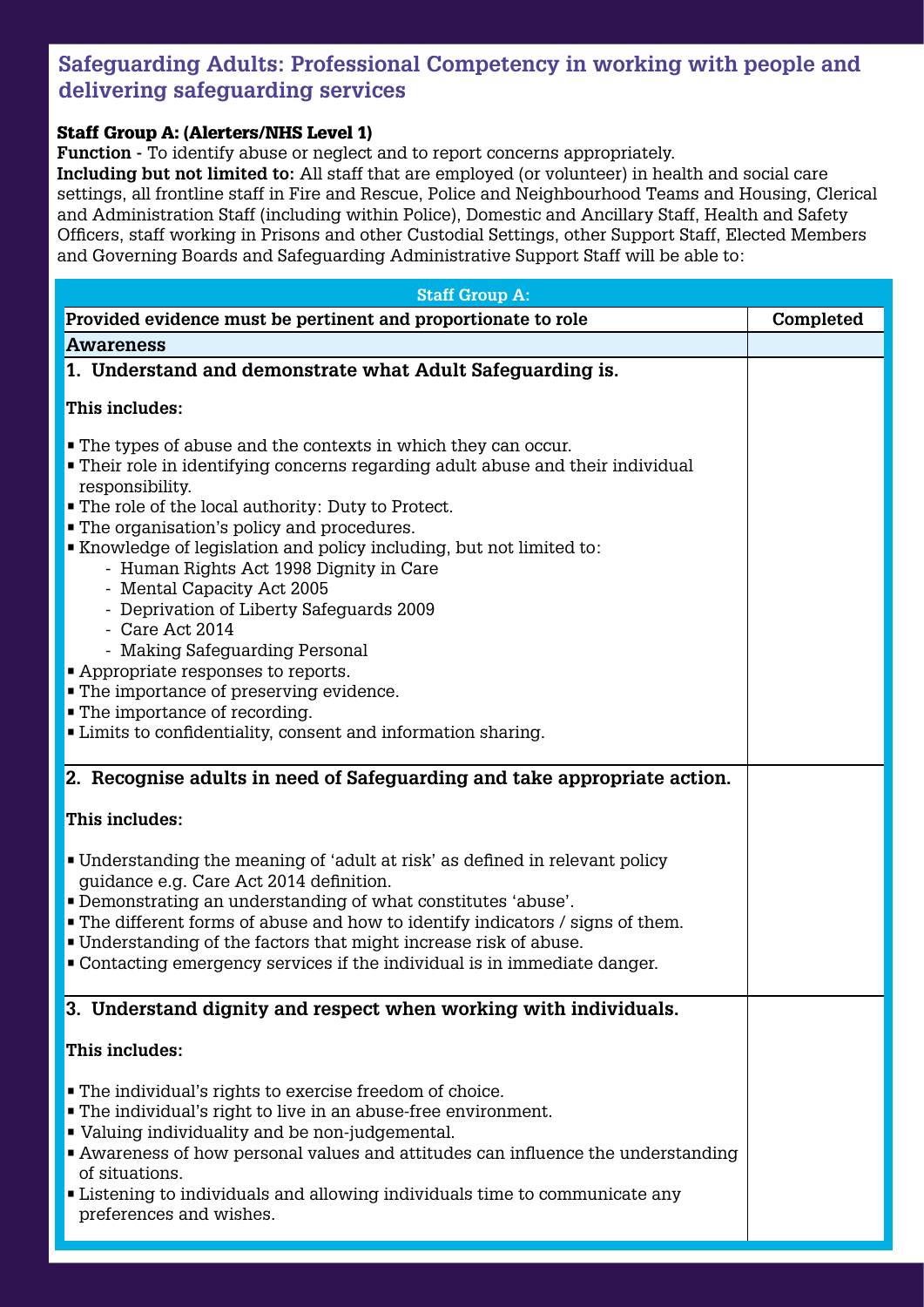| <b>Staff Group A:</b>                                                                                                                                                                                                                                                                                                                                                                                                                               |           |
|-----------------------------------------------------------------------------------------------------------------------------------------------------------------------------------------------------------------------------------------------------------------------------------------------------------------------------------------------------------------------------------------------------------------------------------------------------|-----------|
| Provided evidence must be pertinent and proportionate to role                                                                                                                                                                                                                                                                                                                                                                                       | Completed |
| Reporting                                                                                                                                                                                                                                                                                                                                                                                                                                           |           |
| 4. Understand the procedures for making a 'Safeguarding Alert'.                                                                                                                                                                                                                                                                                                                                                                                     |           |
| This includes:                                                                                                                                                                                                                                                                                                                                                                                                                                      |           |
| • Their role in terms of safeguarding concerns.<br>■ Your organisation's Safeguarding Adults policy and procedures.<br><b>Ensuring the immediate safety (e.g. contacting police) when the risk of</b><br>abuse is high.<br>■ Working in a manner that seeks to reduce the risk of abuse.<br>• Ability to outline the processes for informing an appropriate person of<br>Safeguarding Adults concern.<br>• Maintaining appropriate confidentiality. |           |
| 5. Have knowledge of policy, procedures and legislation that<br>supports Safeguarding Adults activity.                                                                                                                                                                                                                                                                                                                                              |           |
| This includes:                                                                                                                                                                                                                                                                                                                                                                                                                                      |           |
| • National and local policies/legislation that support Safeguarding activity<br>including but not limited to:<br>- Mental Capacity Act 2005<br>- Care Act $2014$<br>- Deprivation of Liberty Safeguards 2009<br>- Human Rights Act 1998<br>- Care standards for registered services<br>- Employing agency's policy and procedures<br>. Understanding how to 'whistleblow' using related policies and procedures.                                    |           |
| 6. Ensuring effective administration and quality of safeguarding<br>processes.                                                                                                                                                                                                                                                                                                                                                                      |           |
| As appropriate to role this may include:                                                                                                                                                                                                                                                                                                                                                                                                            |           |
| <b>Arranging safeguarding meetings.</b><br>• Understanding relevant internal policies and procedures.<br><b>Taking accurate, well-written minutes of safeguarding meetings.</b><br>• Maintaining accurate records and information governance.<br>Recording and accurately respond to information governance.<br>■ Understanding the Data Protection Act 1998.                                                                                       |           |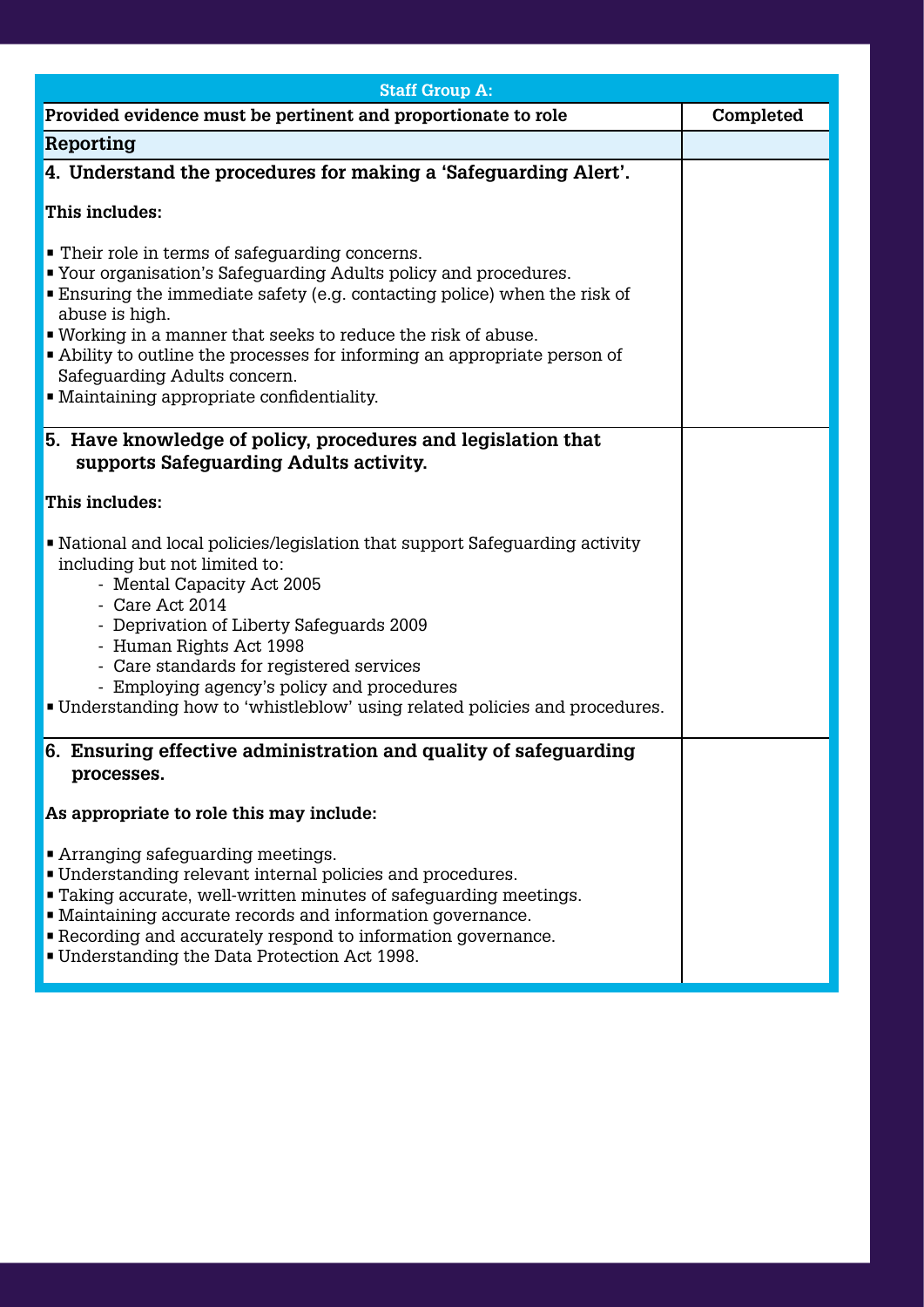#### Staff Group B: (Responders and Specialist Staff/NHS Level 2 and Level 3)

**Function -** Staff with professional and organisational responsibility for adult safeguarding and who may be called upon to lead safeguarding enquiries through the provision of professional/clinical advice and support. Qualified Professionals in health and social care and all Frontline Managers (including staff who may act as the senior staff on duty) who manage/supervise staff providing services directly to the public.

**Including but not limited to:** Social Work Team Managers, Voluntary/Independent Sector Managers, Doctors, Heads of Nursing, Health and Social Care Provider Service Managers, Safeguarding Adult Coordinators, Police Officers, Probation, Community Safety Managers, Prison Managers, Mental Capacity Act Lead, Best Interest Assessors and Deprivation of Liberty Safeguards, Advocates, Therapists, Fire and Rescue and staff working in Multi Agency Safeguarding Hubs will be able to:

| <b>Staff Group B:</b>                                                                                                                                                                                                                                                                                                                                                                                                                                                                                                                                                                                                                                                                                                                                                                                                                                                                                                                                                                                                                                                                                                                                                                                                                                                                                                                                                                                  |           |  |
|--------------------------------------------------------------------------------------------------------------------------------------------------------------------------------------------------------------------------------------------------------------------------------------------------------------------------------------------------------------------------------------------------------------------------------------------------------------------------------------------------------------------------------------------------------------------------------------------------------------------------------------------------------------------------------------------------------------------------------------------------------------------------------------------------------------------------------------------------------------------------------------------------------------------------------------------------------------------------------------------------------------------------------------------------------------------------------------------------------------------------------------------------------------------------------------------------------------------------------------------------------------------------------------------------------------------------------------------------------------------------------------------------------|-----------|--|
| Provided evidence must be pertinent and proportionate to role                                                                                                                                                                                                                                                                                                                                                                                                                                                                                                                                                                                                                                                                                                                                                                                                                                                                                                                                                                                                                                                                                                                                                                                                                                                                                                                                          | Completed |  |
| <b>Inform, Involve and Listen</b>                                                                                                                                                                                                                                                                                                                                                                                                                                                                                                                                                                                                                                                                                                                                                                                                                                                                                                                                                                                                                                                                                                                                                                                                                                                                                                                                                                      |           |  |
| 7. Ensure service users are informed and supported in their decision<br>making around Safeguarding Adults concern.                                                                                                                                                                                                                                                                                                                                                                                                                                                                                                                                                                                                                                                                                                                                                                                                                                                                                                                                                                                                                                                                                                                                                                                                                                                                                     |           |  |
| This includes:<br>• Adopting a person-centred approach.<br>• Making Safeguarding Personal.<br><b>Ensuring that all Safeguarding Adults practice is in line with the wellbeing of the</b><br>adult at risk throughout the process and is consulted with as per the Care Act 2014<br>Recognising service users' rights to freedom of choice.<br>Accessing appropriate advocacy support for service users.<br>. Working with service users to ensure they are fully aware of all options available to<br>them and also of the preventative measures that they may be able to put in place to<br>protect themselves from abuse i.e. lasting powers of attorney (Mental Capacity Act)<br>and/or police involvement.<br>• Providing information on local and national groups that may be able to provide<br>support e.g. victim support, Independent Mental Capacity Advocacy (IMCA) service<br>and/or local carers group.<br>• Providing written and verbal information on local Safeguarding Adult processes and<br>how they can be accessed by service users and carers.<br>■ Working preventively with adults at risk.<br>• Developing protective strategies for those that decline services.<br>Actively engaging with individuals who decline services and/or engage support of<br>others to achieve this.<br>• Providing feedback to those making referrals on the status of the case as appropriate. |           |  |
| 8. Ensure information is shared appropriately and all relevant partners<br>are involved.                                                                                                                                                                                                                                                                                                                                                                                                                                                                                                                                                                                                                                                                                                                                                                                                                                                                                                                                                                                                                                                                                                                                                                                                                                                                                                               |           |  |
| This includes:<br>• Consulting with line management and being accountable.<br>■ Accessing support for the recovery from abuse/neglect.<br>Engaging all relevant partners and sharing information appropriately.<br>Evidencing multi-agency partnership working.<br>• Practicing effective multi-agency partnership e.g. convene strategy meeting.<br>Attending and contributing to investigations/meetings/information sharing.<br>Evidencing information sharing.<br>Engaging in activities related to s.42 enquiries as appropriate.<br>• Understanding when to contact out of hours services.<br>• Using emergency services when necessary, e.g. call for an ambulance and/or police<br>intervention.                                                                                                                                                                                                                                                                                                                                                                                                                                                                                                                                                                                                                                                                                               |           |  |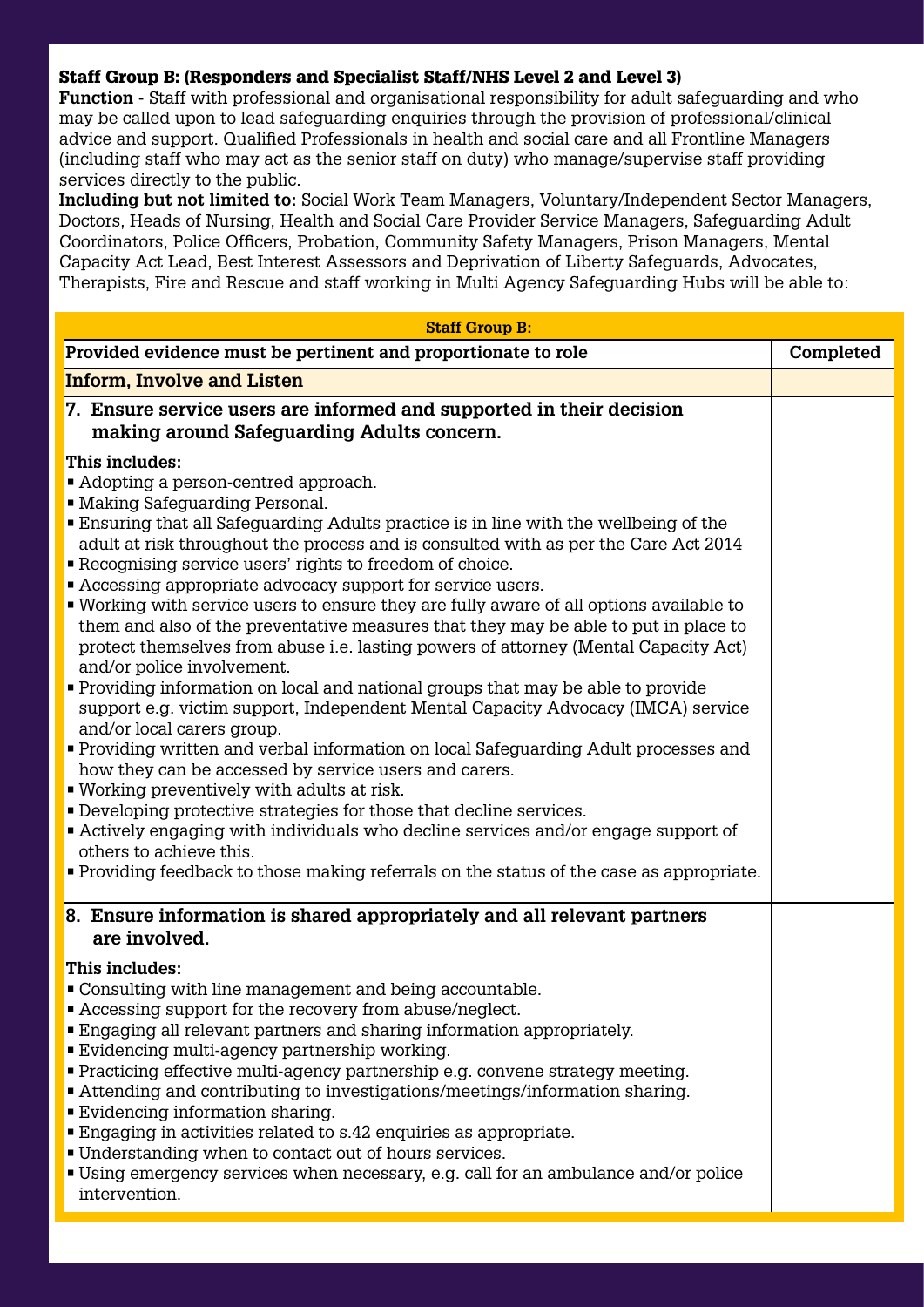| <b>Staff Group B:</b>                                                                                                                                                    |           |
|--------------------------------------------------------------------------------------------------------------------------------------------------------------------------|-----------|
| Provided evidence must be pertinent and proportionate to role                                                                                                            | Completed |
| <b>Respond</b>                                                                                                                                                           |           |
| 9. Demonstrate appropriate responses to Safeguarding Adult concerns.                                                                                                     |           |
| This includes:                                                                                                                                                           |           |
| Effective risk/safeguarding plans.                                                                                                                                       |           |
| • Planning and carrying out agreed strategy to protect an adult from abuse during and<br>following investigation.                                                        |           |
| • Identifying and reducing potential and actual risks after disclosure/allegation has been                                                                               |           |
| made.                                                                                                                                                                    |           |
| Exercising defensible decision making.                                                                                                                                   |           |
| Responding to alerts/concerns in a timely manner.<br>Ensuring safeguarding activity is appropriate and proportionate.                                                    |           |
| <b>Ensuring the person's mental capacity is considered.</b>                                                                                                              |           |
| Accessing all relevant legal powers and remedies.                                                                                                                        |           |
| Implementing effective strategies to manage self-neglect.                                                                                                                |           |
| Responding appropriately to concerns about: human trafficking and modern slavery;<br>and honour-based violence and forced marriage.                                      |           |
| Responding appropriately to adults at risk who cause harm.                                                                                                               |           |
| <b>I</b> Identifying and responding effectively to factors increasing vulnerability to abuse.                                                                            |           |
| Accessing and using effectively a range of community safety processes.                                                                                                   |           |
| " Demonstrating interpersonal skills and addressing 'difficult conversations'.                                                                                           |           |
| Being aware and challenging, if necessary, organisational cultures that may lead to poor<br>practice in safeguarding.                                                    |           |
| <b>Reporting and recording</b>                                                                                                                                           |           |
| 10. Maintaining accurate and complete records and achieving best evidence.                                                                                               |           |
| This includes:                                                                                                                                                           |           |
| • An explicit understanding of issues of confidentiality and data protection.                                                                                            |           |
| Evidencing collation and monitoring of 'Safeguarding Alerts' within your service                                                                                         |           |
| through observation and discussion.                                                                                                                                      |           |
| • Demonstrating awareness of and confidence to use 'whistleblowing' policy and<br>procedures when required.                                                              |           |
| • Demonstrating a comprehensive and detailed knowledge of gathering, evaluating and                                                                                      |           |
| preserving evidence.                                                                                                                                                     |           |
| • Providing evidence of report writing, recording and interview skills.                                                                                                  |           |
| • The use of appropriate forms and recording systems.<br>Undertaking contemporaneous record keeping.                                                                     |           |
| Evidencing contemporary case recordings.                                                                                                                                 |           |
| • Providing evidence of protection planning.                                                                                                                             |           |
| • Demonstrating court skills e.g. providing a credible testimony in court.                                                                                               |           |
| <b>Manage</b>                                                                                                                                                            |           |
| 11. Managing Safeguarding Adult concerns and enquiries.                                                                                                                  |           |
| As appropriate to role this may include:                                                                                                                                 |           |
| • Demonstrating ability to manage cases through safeguarding adult processes.                                                                                            |           |
| Ability to coordinate safeguarding enquiries.<br>• Promoting outcome-focused adult safeguarding practice and decision making.                                            |           |
| ■ Supporting and supervising safeguarding adult concerns.                                                                                                                |           |
| • Undertaking safeguarding enquiry with support from Safeguarding Adult Manager.                                                                                         |           |
| • Negotiating safeguarding plans with adult at risk that is outcome-focused and includes                                                                                 |           |
| risk enablement, specialist protection assessment recovery as needed.<br>Identifying how best evidence is achieved.                                                      |           |
| <b>• Demonstrating the ability to undertake structured and appropriate interviews.</b>                                                                                   |           |
| • Demonstrating how to produce comprehensive enquiry reports.                                                                                                            |           |
| • Ability to chair safeguarding focused meetings (virtual or actual).                                                                                                    |           |
| • Ability to review and analyse information within the Investigator's report.<br><b>Appropriate involvement of adult at risk, advocate witnesses and source of harm.</b> |           |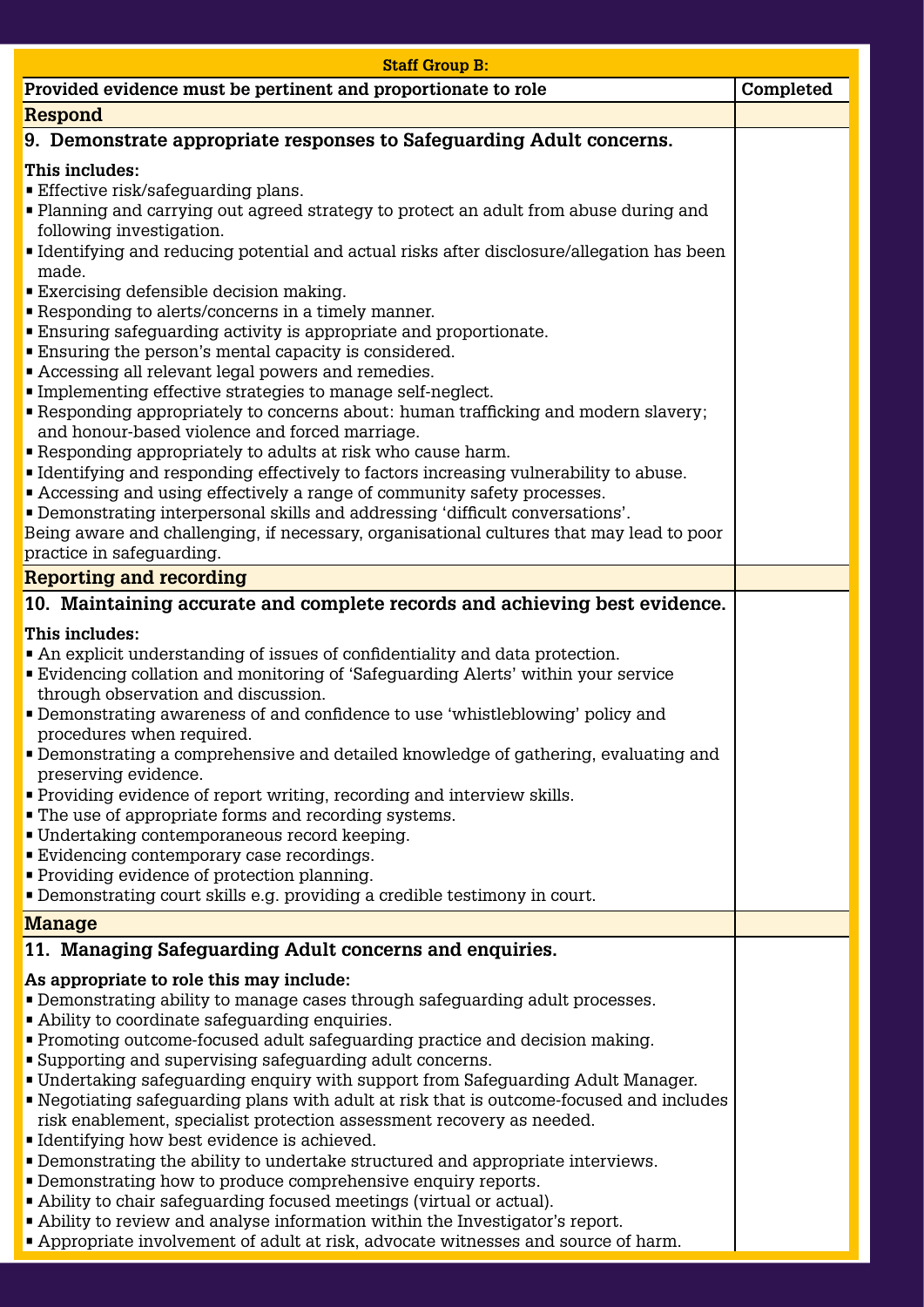| <b>Staff Group B:</b>                                                                                                                                                                                                                                               |           |
|---------------------------------------------------------------------------------------------------------------------------------------------------------------------------------------------------------------------------------------------------------------------|-----------|
| Provided evidence must be pertinent and proportionate to role                                                                                                                                                                                                       | Completed |
| <b>Legislation, Policy and Procedures</b>                                                                                                                                                                                                                           |           |
| 12. Awareness and application of legislation, local and national policy and                                                                                                                                                                                         |           |
| procedural frameworks.                                                                                                                                                                                                                                              |           |
| This includes:                                                                                                                                                                                                                                                      |           |
| ■ Working to local and national guidance in Safeguarding within an appropriate legal<br>policy and professional context.                                                                                                                                            |           |
| • Critical understanding on the levels, thresholds or pathways of investigating in<br>response to a 'Safeguarding referral' and the requirements of gathering initial<br>information.                                                                               |           |
| • Using legislation where immediate action may be required, e.g. Section 4 of the Mental<br>Health Act 1983 or urgent authorisation under Deprivation of Liberty Safeguards<br>Knowing what legislation/policy informed a specific piece of work and why. Including |           |
| but not limited to:<br>- Mental Capacity Act (Section 44)                                                                                                                                                                                                           |           |
| - Care Act 2014                                                                                                                                                                                                                                                     |           |
| - Deprivation of Liberty Safeguards (DOLS)<br>- Human Rights Acts 1998                                                                                                                                                                                              |           |
| - Sexual Offences Act 2003<br>- Police and Criminal Evidence Act 1984                                                                                                                                                                                               |           |
| - Fraud Act 2006 (Section 4)                                                                                                                                                                                                                                        |           |
| - Care Standards Act 2000 (Section 23)                                                                                                                                                                                                                              |           |
| - Court Protection MCA (Section 15)<br>- Independent Safeguarding Authority (ISA)                                                                                                                                                                                   |           |
| - Multi-Agency Public Protection Arrangements (MAPPA)                                                                                                                                                                                                               |           |
| - Multi-Agency Risk Assessment Conference (MARAC)                                                                                                                                                                                                                   |           |
| - Equalities Act 2010                                                                                                                                                                                                                                               |           |
| - Domestic Violence, Crime and Victims Act 2012                                                                                                                                                                                                                     |           |
| • Using alternative policy and legislation to support preventative strategies e.g. carer<br>support and community safety processes.                                                                                                                                 |           |
| • Understanding how policy/legislation can have the potential to be used oppressively                                                                                                                                                                               |           |
| e.g. Mental Capacity Act, Best Interest Decisions may conflict with Human Rights                                                                                                                                                                                    |           |
| (Article 3).                                                                                                                                                                                                                                                        |           |
| <b>Knowledge and Skills</b>                                                                                                                                                                                                                                         |           |
| 13. Demonstrates skills and knowledge to contribute effectively to the                                                                                                                                                                                              |           |
| safeguarding process.                                                                                                                                                                                                                                               |           |
| This includes:                                                                                                                                                                                                                                                      |           |
| • Describing the potential impact of abuse on adults at risk, the staff or individuals who                                                                                                                                                                          |           |
| are alleged to have committed abuse and the informal carer who may have raised the<br>alarm.                                                                                                                                                                        |           |
| Knowledge of specific forms of risk - self neglect, fire safety, domestic violence.                                                                                                                                                                                 |           |
| • Describing when emergency protection plans may be required.                                                                                                                                                                                                       |           |
| Risk assessment and management plans.                                                                                                                                                                                                                               |           |
| Knowledge of prevention and early intervention.<br>• Understanding the different roles and responsibilities of the different agencies involved<br>in investigating allegations of abuse.                                                                            |           |
| Knowledge of anti-social behaviour, human trafficking/modern slavery, so called                                                                                                                                                                                     |           |
| 'honour based violence', forced marriage and Female Genital Mutilation.                                                                                                                                                                                             |           |
| Knowledge of resilience factors and how these might interact with Safeguarding                                                                                                                                                                                      |           |
| Knowledge of how abuse may affect individuals' decision-making processes, e.g.<br>domestic abuse.                                                                                                                                                                   |           |
| • Describing the purpose of a planning meeting/discussion, and how to contribute to this                                                                                                                                                                            |           |
| and any subsequent enquiry plan.                                                                                                                                                                                                                                    |           |

Describing the purpose of a Safeguarding outcomes meeting, and how to contribute to this and any subsequent protection plan.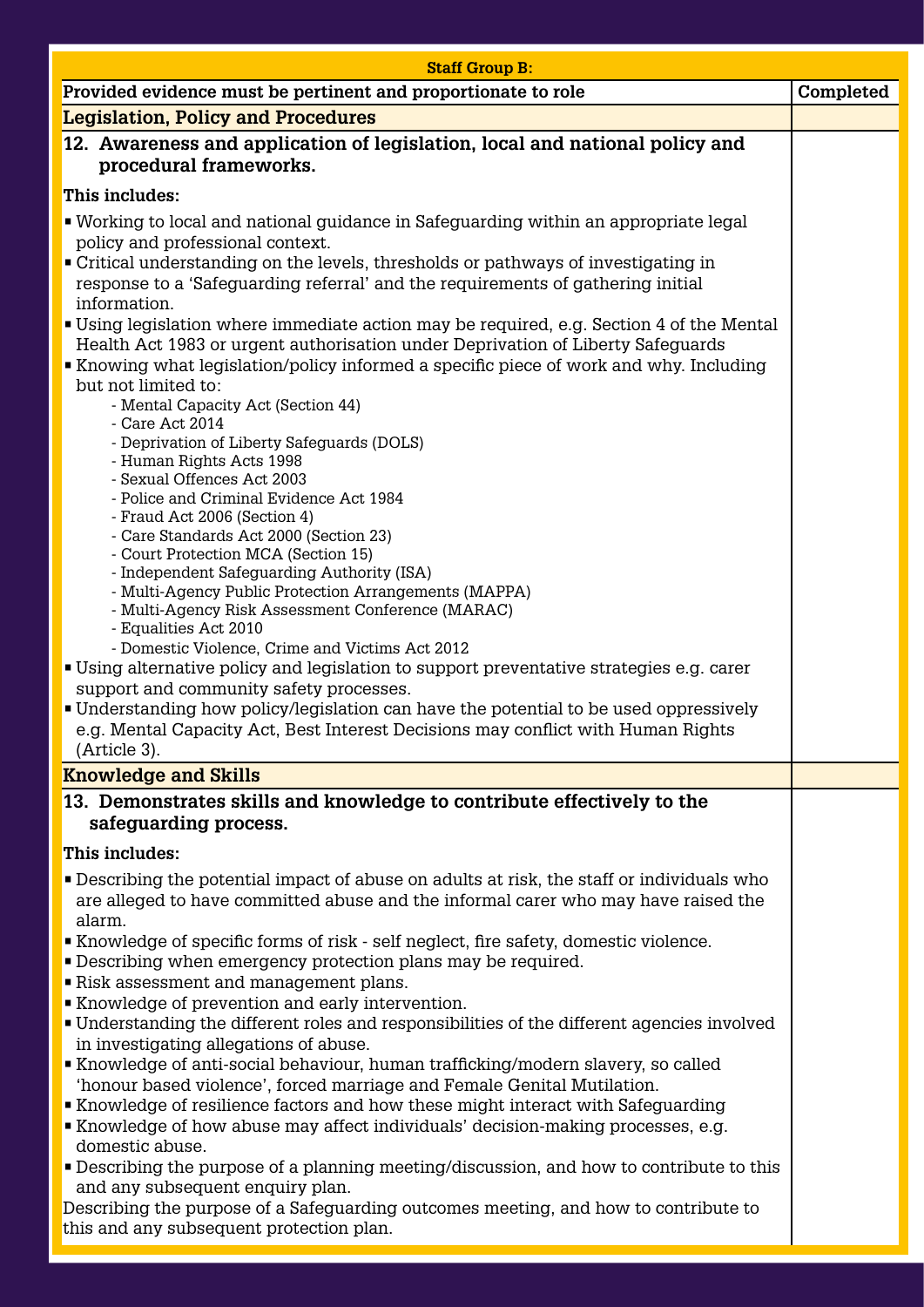## **Safeguarding Adults: Professional Competency in Strategic Management and Leadership of Safeguarding Services**

#### **Staff Group C (Decision Makers/NHS Level 4)**

**Function -** Making decisions about actions and next steps, chairing meetings and supervising staff undertaking safeguarding enquiries.

**Including but not limited to:** Strategic Managers such as Service Managers, Independent Chairs, Operations Managers, Heads of Assessment and Care Management, etc. will be able to:

| <b>Staff Group C:</b>                                                                                           |  |  |  |
|-----------------------------------------------------------------------------------------------------------------|--|--|--|
| Provided evidence must be pertinent and proportionate to role<br>Completed                                      |  |  |  |
| <b>Develop and Promote</b>                                                                                      |  |  |  |
| 14. The provision of training and supervision to develop and promote Adult                                      |  |  |  |
| Safeguarding.                                                                                                   |  |  |  |
|                                                                                                                 |  |  |  |
| This includes:                                                                                                  |  |  |  |
| • Appropriate and proportionate safeguarding activity.<br>Risk assessment and management.                       |  |  |  |
| • Practice which is consistent with Making Safeguarding Personal guidelines.                                    |  |  |  |
| <b>Prevention and early intervention.</b>                                                                       |  |  |  |
| Information sharing duties and powers.                                                                          |  |  |  |
| . Understanding multi-agency roles and responsibilities and ensuring these are met.                             |  |  |  |
| • Multi-agency safeguarding awareness within appropriate legal, policy and                                      |  |  |  |
| professional context.<br>Legal powers and remedies.                                                             |  |  |  |
| <b>Understanding appropriate legislation including but not limited to:</b>                                      |  |  |  |
| - Mental Capacity Act 2005                                                                                      |  |  |  |
| - Deprivation of Liberty Safeguards                                                                             |  |  |  |
| Awareness of updated protocols and following/implementing them                                                  |  |  |  |
| • Understanding of specific types of abuse including:<br>- Self neglect                                         |  |  |  |
| - Domestic violence                                                                                             |  |  |  |
| - Anti social behaviour                                                                                         |  |  |  |
| - Human trafficking/modern slavery<br>- Forced marriage                                                         |  |  |  |
| - So called 'Honour based violence'                                                                             |  |  |  |
| - Female Genital Mutilation                                                                                     |  |  |  |
| Interpersonal skills and addressing difficult conversations.                                                    |  |  |  |
| Evidence gathering and interview skills.                                                                        |  |  |  |
| Recording and defensible decision making.                                                                       |  |  |  |
| • Court skills and the provision of credible testimony in court.<br>Auditing and monitoring.                    |  |  |  |
|                                                                                                                 |  |  |  |
| <b>Engage</b>                                                                                                   |  |  |  |
| 15. Robust inter-agency and multi-agency systems to promote best practice.                                      |  |  |  |
| This includes:                                                                                                  |  |  |  |
|                                                                                                                 |  |  |  |
| • Understanding national policy and procedures and how these relate to the                                      |  |  |  |
| development and application of local Safeguarding policy and procedures in a multi-                             |  |  |  |
| agency context.                                                                                                 |  |  |  |
| <b>Ensuring necessary policy and procedures are in place to support supervisory and</b><br>reflective practice. |  |  |  |
| Ensuring prevention strategies are in place                                                                     |  |  |  |
| • Challenging poor practice.                                                                                    |  |  |  |
| • Demonstrating effective training and CPD activity is commissioned to support the                              |  |  |  |
| development of Safeguarding Adult services.                                                                     |  |  |  |

• Carrying out effective monitoring and auditing.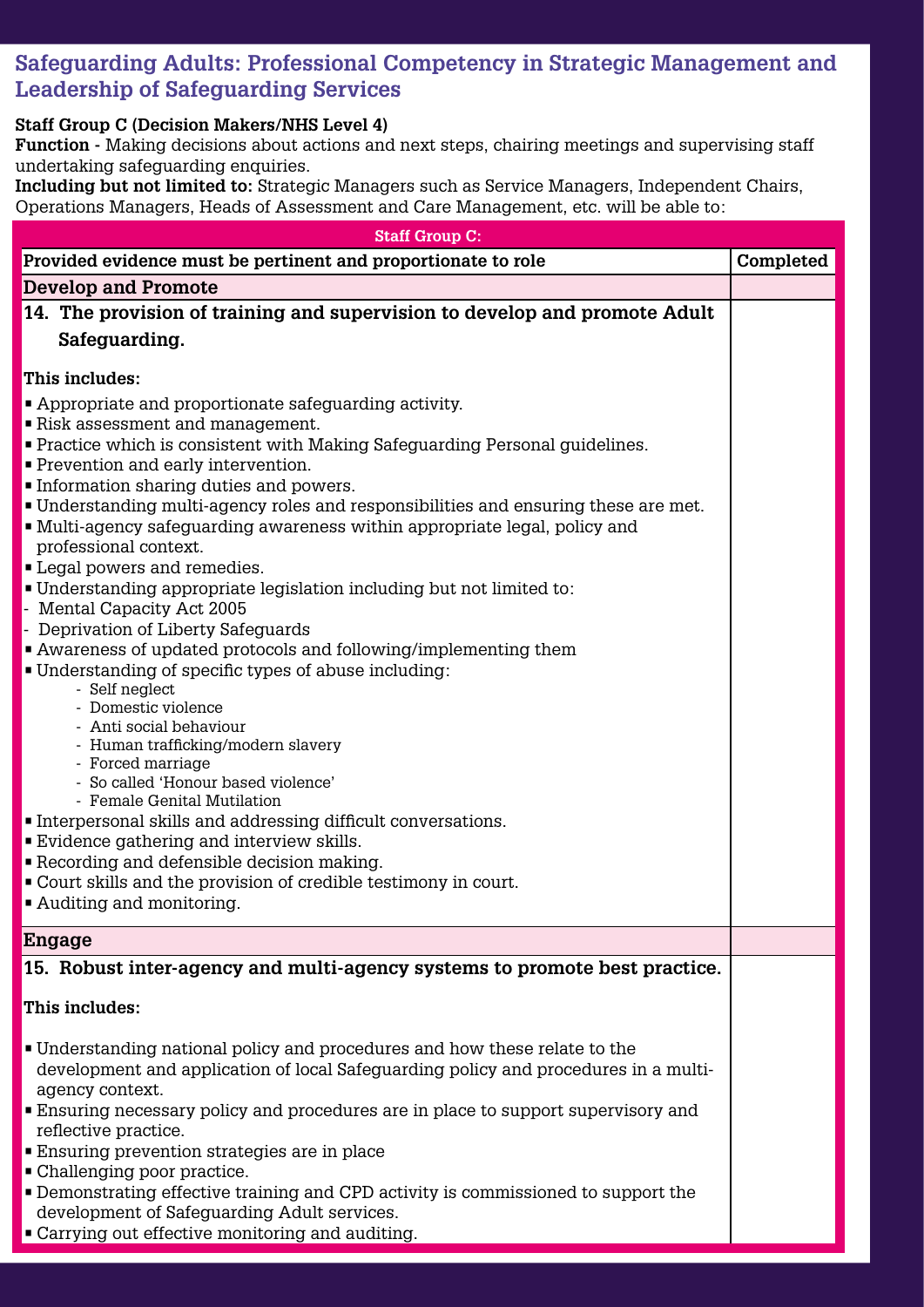| <b>Staff Group C:</b>                                                                                                                                                                                                                                                                                                                                                                                                                                                                                         |           |
|---------------------------------------------------------------------------------------------------------------------------------------------------------------------------------------------------------------------------------------------------------------------------------------------------------------------------------------------------------------------------------------------------------------------------------------------------------------------------------------------------------------|-----------|
| Provided evidence must be pertinent and proportionate to role                                                                                                                                                                                                                                                                                                                                                                                                                                                 | Completed |
| <b>Support</b>                                                                                                                                                                                                                                                                                                                                                                                                                                                                                                |           |
| 16. Support the development of robust internal systems to provide a<br>consistent, high quality Safeguarding Adults service.                                                                                                                                                                                                                                                                                                                                                                                  |           |
| This includes:                                                                                                                                                                                                                                                                                                                                                                                                                                                                                                |           |
| <b>Ensuring workforce has necessary skills and knowledge to work effectively.</b><br><b>Ensuring effective training, policy and procedures are in place to support</b><br>effective risk and decision making in practice.<br><b>Ensuring supervisors are suitably trained to carry out the supervisory role.</b><br><b>Ensuring supervision is carried out regularly to support Safeguarding activity.</b><br><b>Supporting 'whistleblowing' policy and procedures.</b><br>• Monitoring Safeguarding systems. |           |
| 17. Chair Safeguarding Adults meetings or discussions.                                                                                                                                                                                                                                                                                                                                                                                                                                                        |           |
| This includes:                                                                                                                                                                                                                                                                                                                                                                                                                                                                                                |           |
| . Working in line with local policy and procedures and chair strategy meetings<br>where it is deemed a senior manager is most appropriate, e.g. large scale<br>inquiries or sexual offences.<br>• Consulting with line management and being accountable.<br>• Providing supervision and opportunities for reflective practice.                                                                                                                                                                                |           |
| 18. Ensure record systems are robust and fit for purpose.                                                                                                                                                                                                                                                                                                                                                                                                                                                     |           |
| This includes:                                                                                                                                                                                                                                                                                                                                                                                                                                                                                                |           |
| • Understanding the Safeguarding Adult Review Process.<br>$\bullet$ Working within the Learning and Review Framework.<br>• Demonstrating established systems to support good practice<br>Including but not limited to:<br>- Maintaining records<br>- Protection plan monitoring<br>- Time management, e.g. investigators report<br><b>Ensuring appropriate record keeping of Safeguarding Adults meetings, e.g.</b><br>minute taking.<br>Implementing audit and inspection regimes.                           |           |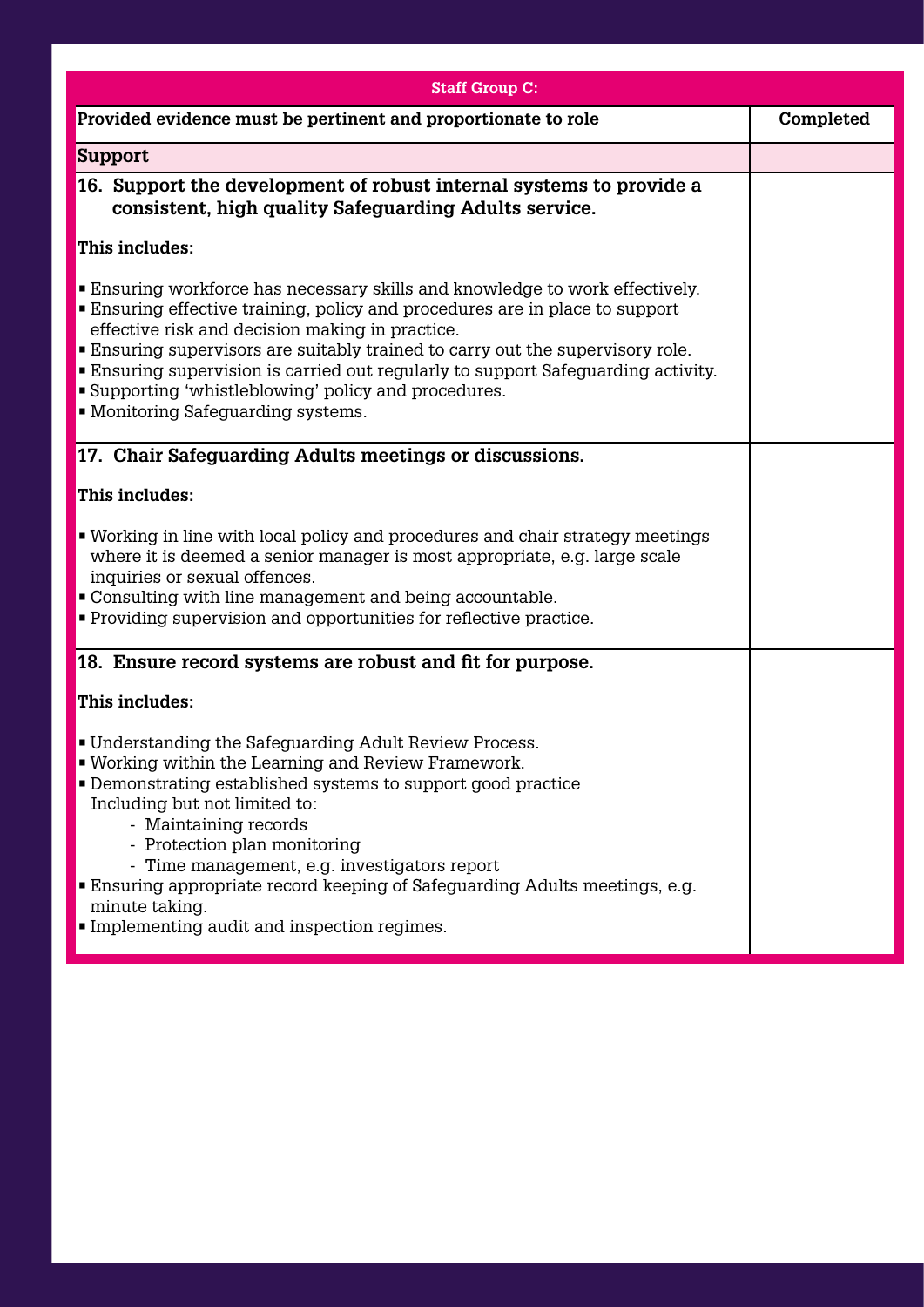#### **Staff Group D: (Governance and Board Roles/NHS Level 5)**

**Function -** To scrutinise Adult Safeguarding work and to challenge and hold the organisation and safeguarding partnership to account.

**Including but not limited to:** Executive and Senior Managers, Chief Executive, Owner/Manager, Head of Service, Local Safeguarding Adult Boards and above will be able to:

| <b>Staff Group D:</b>                                                                                                                                                                                                                                                                                                                                                                                                                                                                                                                                                                                                                                                                                                                                                                                                                                                                                                                                                                                                                                                                                                                                                                                                                                                                                                                                                                                                                          |  |  |  |
|------------------------------------------------------------------------------------------------------------------------------------------------------------------------------------------------------------------------------------------------------------------------------------------------------------------------------------------------------------------------------------------------------------------------------------------------------------------------------------------------------------------------------------------------------------------------------------------------------------------------------------------------------------------------------------------------------------------------------------------------------------------------------------------------------------------------------------------------------------------------------------------------------------------------------------------------------------------------------------------------------------------------------------------------------------------------------------------------------------------------------------------------------------------------------------------------------------------------------------------------------------------------------------------------------------------------------------------------------------------------------------------------------------------------------------------------|--|--|--|
| Provided evidence must be pertinent and proportionate to role                                                                                                                                                                                                                                                                                                                                                                                                                                                                                                                                                                                                                                                                                                                                                                                                                                                                                                                                                                                                                                                                                                                                                                                                                                                                                                                                                                                  |  |  |  |
| Lead                                                                                                                                                                                                                                                                                                                                                                                                                                                                                                                                                                                                                                                                                                                                                                                                                                                                                                                                                                                                                                                                                                                                                                                                                                                                                                                                                                                                                                           |  |  |  |
| 19. Lead the development of effective policy and procedures for                                                                                                                                                                                                                                                                                                                                                                                                                                                                                                                                                                                                                                                                                                                                                                                                                                                                                                                                                                                                                                                                                                                                                                                                                                                                                                                                                                                |  |  |  |
| Safeguarding Adult services in your organisation.                                                                                                                                                                                                                                                                                                                                                                                                                                                                                                                                                                                                                                                                                                                                                                                                                                                                                                                                                                                                                                                                                                                                                                                                                                                                                                                                                                                              |  |  |  |
| This includes:<br>• Providing leadership for the workforce, stating clear aims and objectives in<br>Safeguarding Adults.<br><b>Effectively communicating a proactive approach to Safequarding Adults within your</b><br>organisation.<br>• Understanding the legal, policy and professional context for safeguarding.<br>• Understanding and responding effectively to Care Act 2014 statutory duties.<br>• Implementing the Making Safeguarding Personal guidance.<br><b>Example 19 Being able to account for your organisation's practice.</b><br>• Providing scrutiny of key processes and responding to key questions.<br>• Providing effective strategic leadership for safeguarding internally.<br>• Providing effective strategic leadership for safeguarding as a partnership.<br><b>Ensuring 'whistleblowing' systems are in place.</b><br>• Understanding the respective roles and responsibilities of partners.<br>• Strategic understanding of the scope of Safeguarding services across the whole<br>organisation.<br>• Working in partnership with a range of agencies to promote Safeguarding Adult<br>services.<br>. Working with partner agencies to develop a consistent intra- and inter-agency<br>approach to Safeguarding Adults.<br>Ensuring contractual arrangements with service providers adhere to Safeguarding<br>Adults policy and procedures.<br>• Holding local agencies to account for their safeguarding work. |  |  |  |
| <b>Strategic planning in line with SABs</b>                                                                                                                                                                                                                                                                                                                                                                                                                                                                                                                                                                                                                                                                                                                                                                                                                                                                                                                                                                                                                                                                                                                                                                                                                                                                                                                                                                                                    |  |  |  |
| 20. Ensure plans and targets for Safeguarding Adults are embedded at a                                                                                                                                                                                                                                                                                                                                                                                                                                                                                                                                                                                                                                                                                                                                                                                                                                                                                                                                                                                                                                                                                                                                                                                                                                                                                                                                                                         |  |  |  |
| strategic level across your organisation.<br>This includes:<br>Ensuring serious cases are reviewed and lessons are learnt.<br><b>Being aware of the findings from serious Safeguarding Adults Reviews and any</b><br>implication for service delivery in respect of Safeguarding Adults in your organisation.<br>Ensuring learning is applied in practice.<br>• Promoting the role of the Local Safeguarding Adults Board.<br>Implementing Safeguarding Adult Reviews.<br><b>Embedding the Care Act 2014 safeguarding provisions and statutory duties.</b><br>• Promoting person-centred and outcome-based approaches.<br>• Actively engaging in and having comprehensive knowledge of CQC inspections and<br>findings and how these will be implemented to support service development in your<br>organisation.<br>Embedding sector-led improvement frameworks.<br>■ Promoting Peer Challenge.<br><b>Embedding the Quality Assurance Framework.</b><br><b>Embedding the Learning and Review Framework.</b><br>• Promoting collaborative partnerships to underpin the roles and responsibilities of<br>partners.<br>Ensuring internal audit systems are robust.<br>Implementing board governance arrangements.                                                                                                                                                                                                                                 |  |  |  |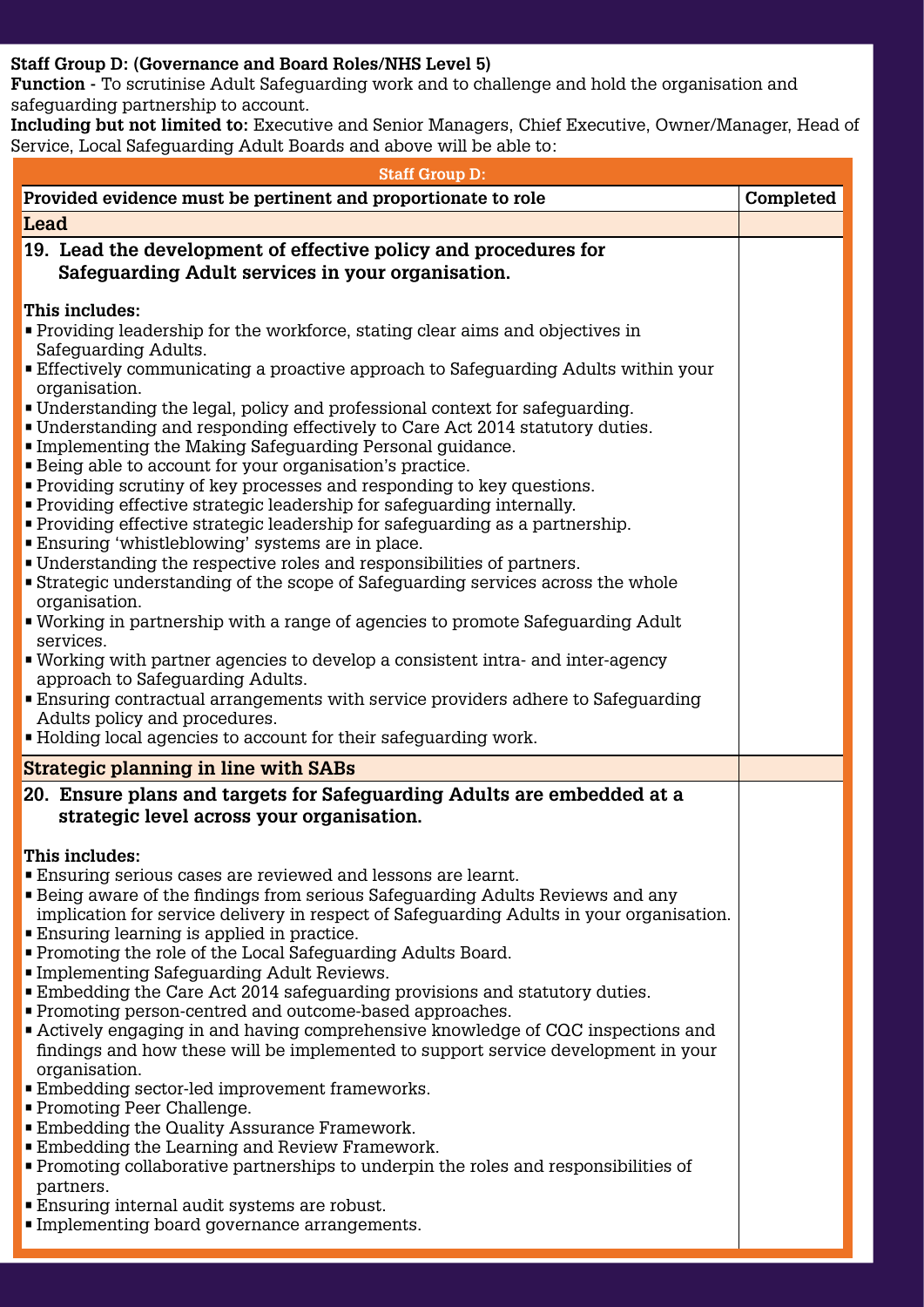| <b>Staff Group D:</b>                                                                                                                                                                                                                                                                                                                                         |           |
|---------------------------------------------------------------------------------------------------------------------------------------------------------------------------------------------------------------------------------------------------------------------------------------------------------------------------------------------------------------|-----------|
| Provided evidence must be pertinent and proportionate to role                                                                                                                                                                                                                                                                                                 | Completed |
| <b>Develop and Promote</b>                                                                                                                                                                                                                                                                                                                                    |           |
| 21. Develop and maintain systems to ensure the involvement of<br>those who use your services in the evaluation and development<br>of your Safeguarding Adults services.                                                                                                                                                                                       |           |
| This includes:                                                                                                                                                                                                                                                                                                                                                |           |
| • Providing evidence of how patients, service users, carers and customers are<br>involved in Safeguarding activity.<br><b>Ensuring service users, patients, carers and customers are supported and</b><br>involved in all aspects of activity, and that their feedback impacts upon<br>service plans, locality action plans and the delivery of Safeguarding. |           |
| 22. Promote awareness of Safeguarding Adults systems within your<br>organisation and outside of your organisation.                                                                                                                                                                                                                                            |           |
| This includes:                                                                                                                                                                                                                                                                                                                                                |           |
| • Publicising and promoting Safeguarding policy and procedures.<br>• Identifying the systems and structures in place that are used to raise<br>awareness of Safeguarding Adults at a local and national level.                                                                                                                                                |           |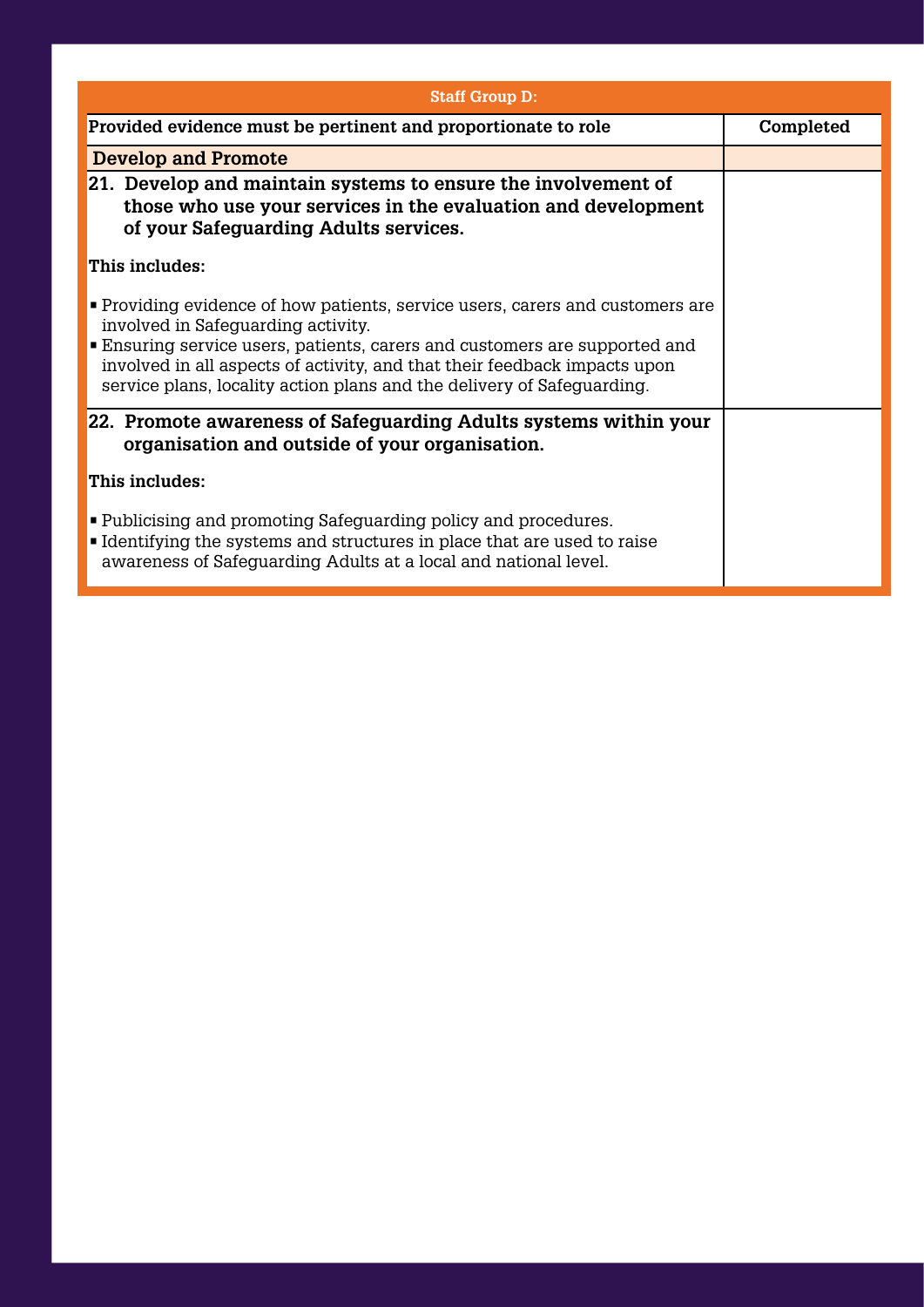## **Safeguarding Adults at Risk Resources**

#### **Safeguarding Vulnerable Adults - Staff Group A Workbook**

This workbook provides the information and training needed to establish the minimum standard of competence required of those who work with adults.

The National Competency Framework for Safeguarding Adults and this workbook, used together, enables employers and employees to

establish consistency in approach to Safeguarding Adults.

The workbook will enable employees to demonstrate competence in their practice in a way that is in line with their occupational role and responsibilities.



worcestershire

#### **Safeguarding Adults at Risk of Harm - Staff Group B Workbook**

Practice in this safeguarding adults requires a high level of skill and knowledge as professionals seek to Safeguard those most vulnerable and at risk of harm in society, whilst also striving to protect individual's rights to live their lives as they choose. This will often involve striking a balance between support and control, liaising with a wide range of professionals and people



who use services and their families, offering a professional judgment on a complex situation whilst managing high levels of risk.

This book should be used alongside the National Competency Framework for Safeguarding Adults.

#### **Safeguarding Adults at Risk of Harm - Staff Group C & D Workbook**

BIU

This is the final workbook in the Safeguarding series produced by Bournemouth University on behalf of Learn to Care, the professional association of workforce development managers in local authorities.

#### This workbook seeks

to assist strategic and operational managers to benchmark existing knowledge and understanding of safeguarding adults at risk of harm and stimulate further investigation as appropriate. The National Competency Framework for Safeguarding Adults and this workbook, used together, enables employers and employees to establish consistency in approach to Safeguarding Adults.







This flip reverse workbook on the Mental Capacity Act 2005 and the Deprivation of Liberty Safeguards has been designed and developed by the National Centre for Post-Qualifying Social Work at Bournemouth University in partnership with Learn to Care,

the professional association of workforce development managers in local authorities.

This is an accessible and informative workbook, packed full of case studies, activities and advice about the Mental Capacity Act 2005. We hope it will support practitioners to improve their professional practice and develop their knowledge and skills within key legislative and ethical frameworks